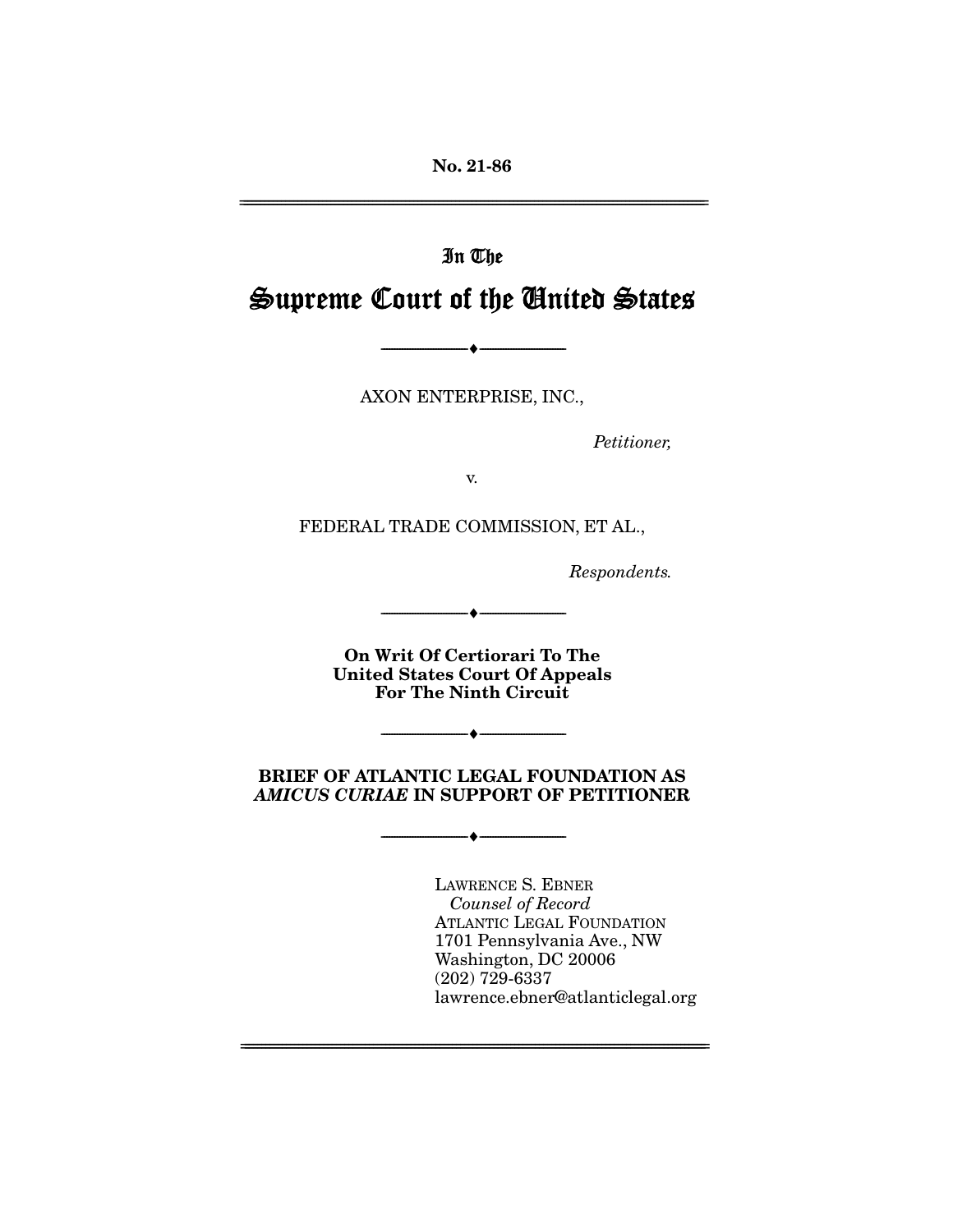## **TABLE OF CONTENTS**

**Page**

| INTEREST OF THE AMICUS CURIAE1                                                                                                                         |
|--------------------------------------------------------------------------------------------------------------------------------------------------------|
| SUMMARY OF ARGUMENT2                                                                                                                                   |
|                                                                                                                                                        |
| Constitutional Claims That Challenge The Structure<br>Of The FTC's Administrative Enforcement Process<br>Are Entitled To Meaningful Judicial Review In |
| A. Delayed judicial review of threshold structural<br>constitutional claims cannot be meaningful6                                                      |
| B. The FTC's "culture of consent" heightens the need<br>for district court review of structural constitutional                                         |
| 1. The FTC's extensive use of consent orders<br>severely limits the availability of court of                                                           |
| District court review would help mitigate<br>2.<br>the deleterious effects of the FTC's "culture of                                                    |
|                                                                                                                                                        |

i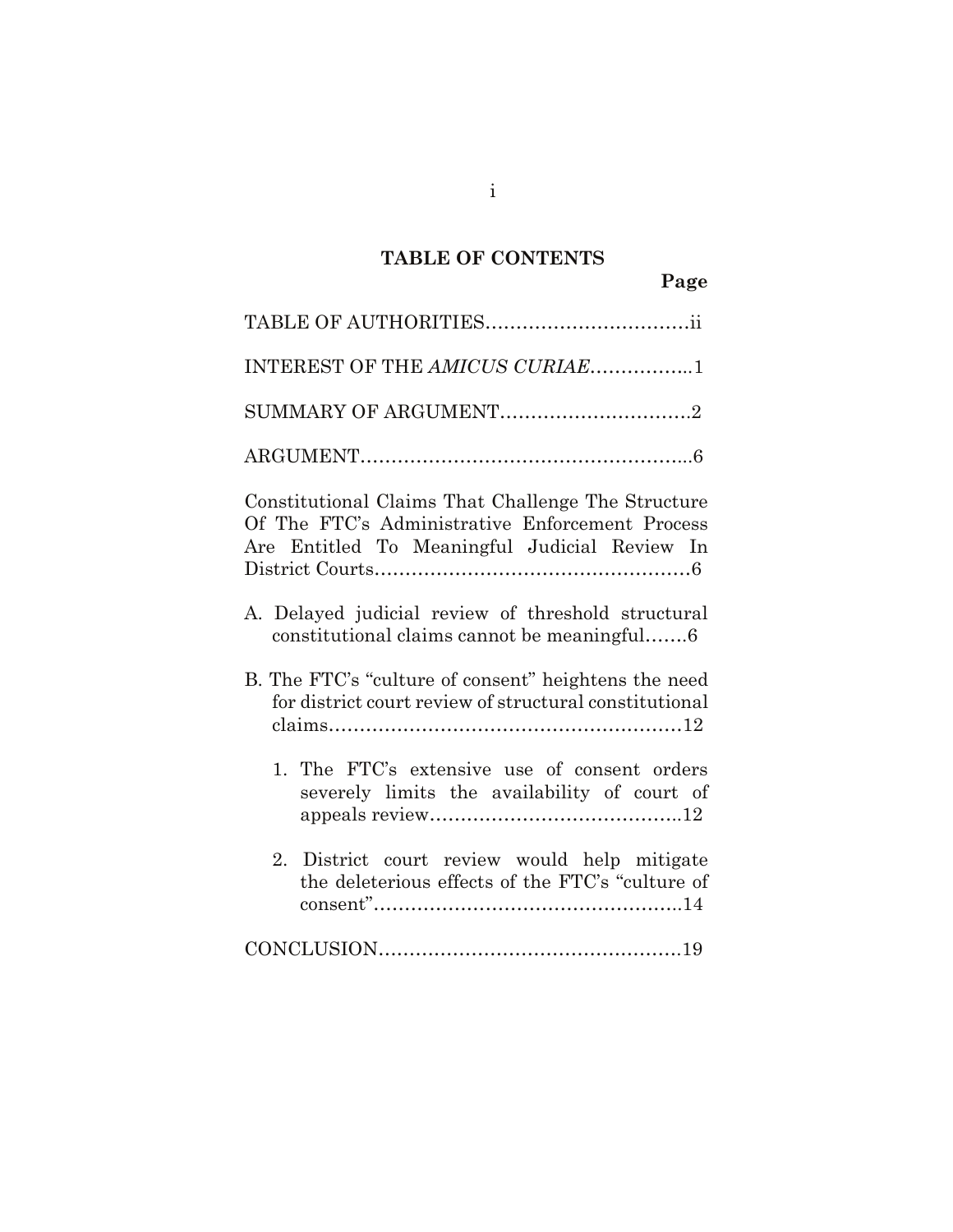#### **TABLE OF AUTHORITIES**

| Page(s) |  |
|---------|--|
|---------|--|

## **Cases** *AMG Cap. Mgmt., LLC v. FTC*, 141 S. Ct. 1341 (2021)......................................[.11](#page-15-0) *Bennett v. SEC*, 844 F.3d 174 (4th Cir. 2016)..............................[.7](#page-11-0) *Cochran v. SEC*, 20 F.4th 194 (5th Cir. 2021) (en banc), *petition for cert. filed* (U.S. Mar. 11, 2022) ...............................................................[.7,](#page-11-1) [8](#page-12-0) *Deitrich v. The Boeing Co.*, 14 F.4th 1089 (9th Cir. 2021) ............................[.2](#page-6-0) *Elgin v. Dep't of the Treasury*, 567 U.S. 1 (2012)................................................[.7](#page-11-2) *Free Enter. Fund v. Pub. Co. Acct. Oversight Bd.*, 561 U.S. 477 (2010)......................... 3, [4,](#page-8-0) [6,](#page-10-0) [7,](#page-11-3) [8,](#page-12-1) [9](#page-13-0) *Thunder Basin Coal Co. v. Reich*, 510 U.S. 200 (1994)................................. 4, [6,](#page-10-1) [7,](#page-11-4) 8 *Tilton v. SEC*, 824 F.3d 276 (2d Cir. 2016)................................[.9](#page-13-1)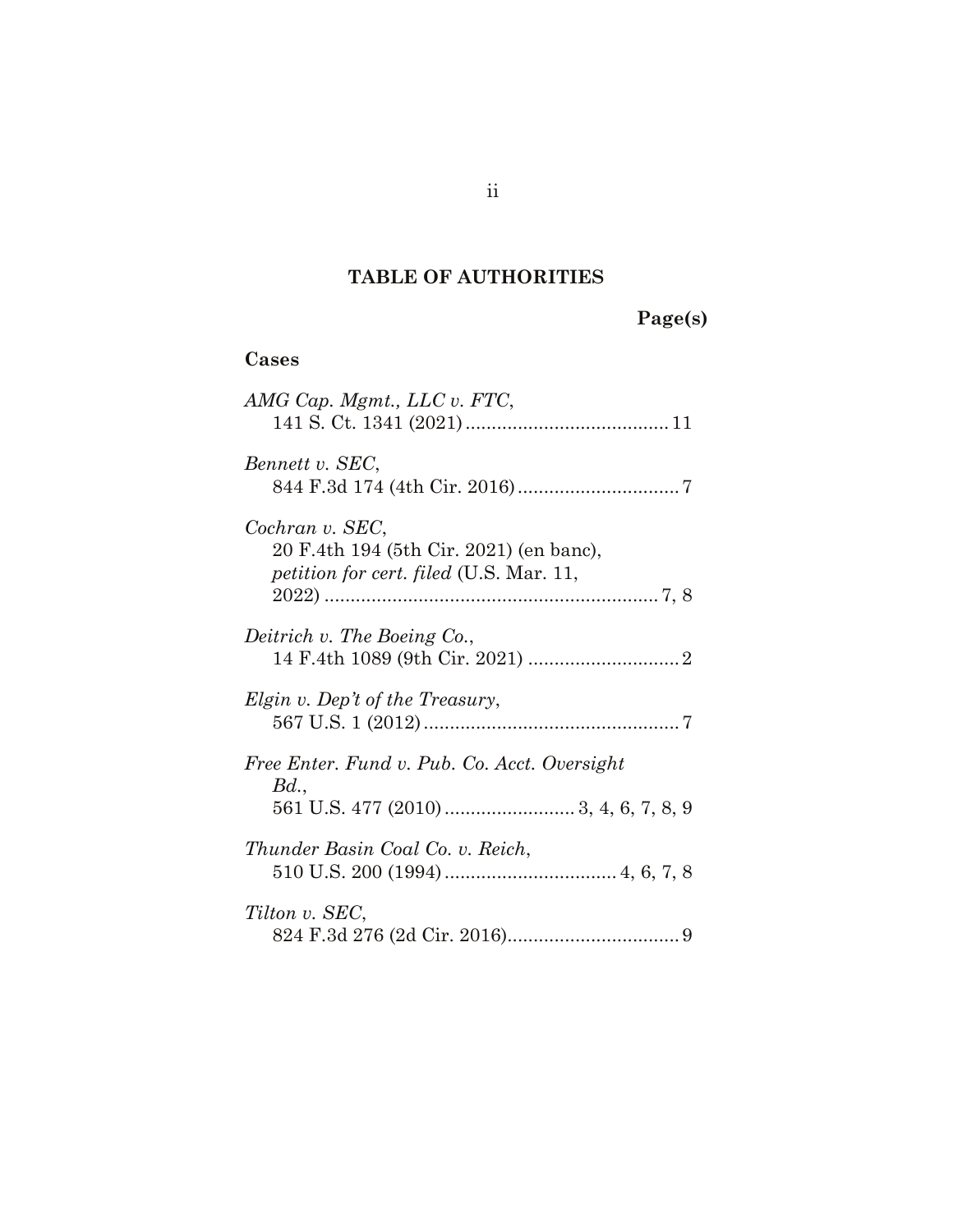## **Statutes & Regulations**

### **Other Authorities**

| Douglas H. Ginsburg & Joshua D. Wright,    |
|--------------------------------------------|
| Antitrust Settlement: The Culture of       |
| Consents, 1 William E. Kovacic: An         |
| Antitrust Tribute 177 (Charbit et al.      |
|                                            |
| FTC, About the Bureau of Economics,        |
| https://www.ftc.gov/about-ftc/bureaus-     |
| offices/bureau-economics (last visited     |
|                                            |
| FTC Bur. of Competition & Dep't of Justice |
| Antitrust Div., <i>Hart-Scott-Rodino</i>   |
|                                            |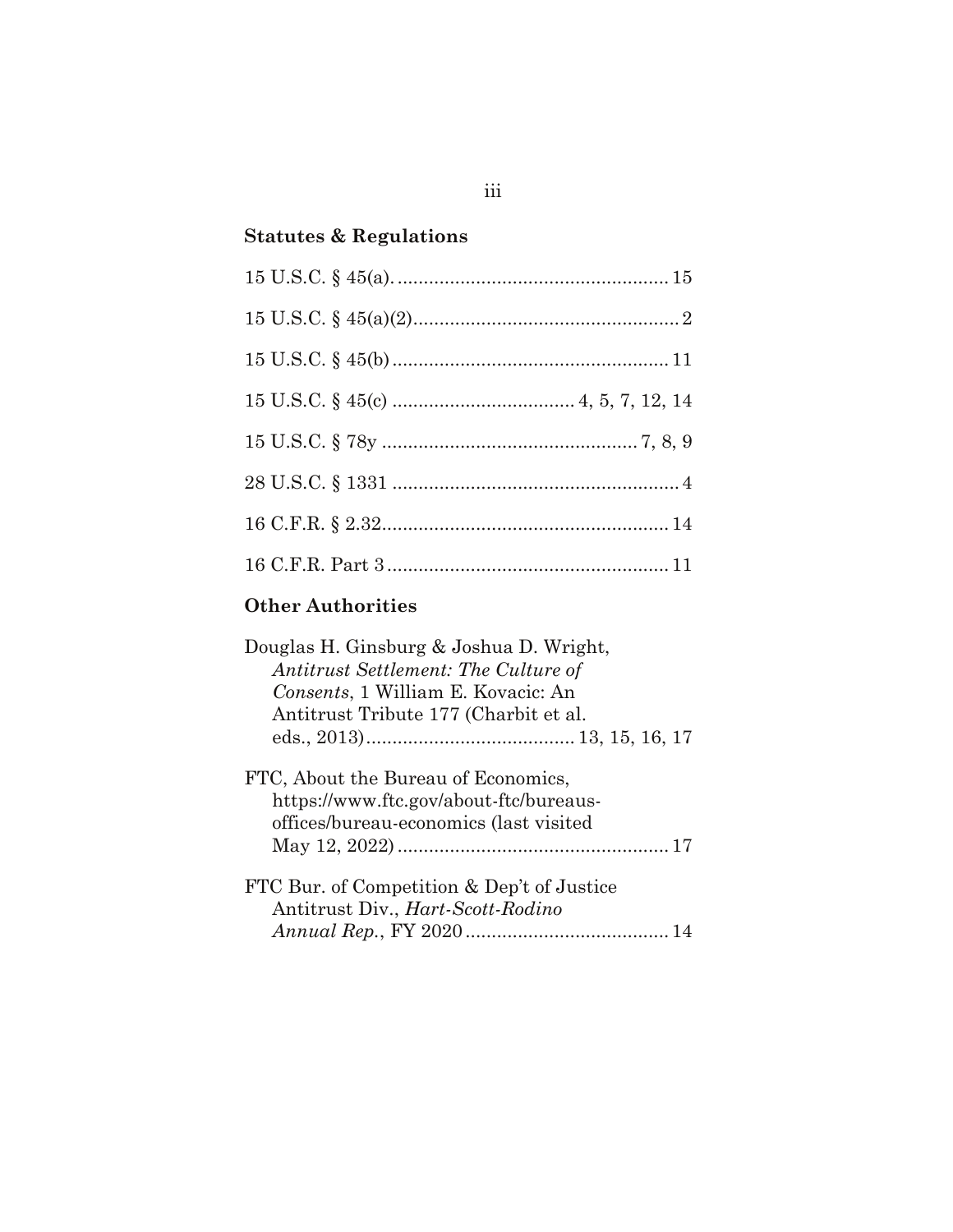| FTC Press Release, FTC Challenges<br>Consummated Merger of Companies that<br>Market Body-Worn Camera Systems to                                                                                                                      |
|--------------------------------------------------------------------------------------------------------------------------------------------------------------------------------------------------------------------------------------|
| Large Metropolitan Police Departments                                                                                                                                                                                                |
| Joshua D. Wright, Remarks at the [FTC]<br>Symposium on Section 5 of the FTC Act                                                                                                                                                      |
| Joshua D. Wright & Angela M. Diveley, Do<br>expert agencies outperform generalist<br><i>judges?</i> Some preliminary evidence from<br><i>the Federal Trade Commission, J. of</i><br>Antitrust Enf <sup>*</sup> t 1, 22 (2012) 17, 18 |
| Joshua D. Wright & Douglas H. Ginsburg,<br>The Economic Analysis of Antitrust<br>Consents, 46 Eur. J. of L. and Econ. 245                                                                                                            |
| Linda D. Jellum, The SEC's Fight to Stop<br>District Courts from Declaring Its<br>Hearings Unconstitutional (Jan. 1, 2022),                                                                                                          |
| Michael R. Bernstein et al. (Arnold &<br>Porter), What To Expect In 2022 Merger<br><b>Enforcement: Trends and Developments</b>                                                                                                       |

### iv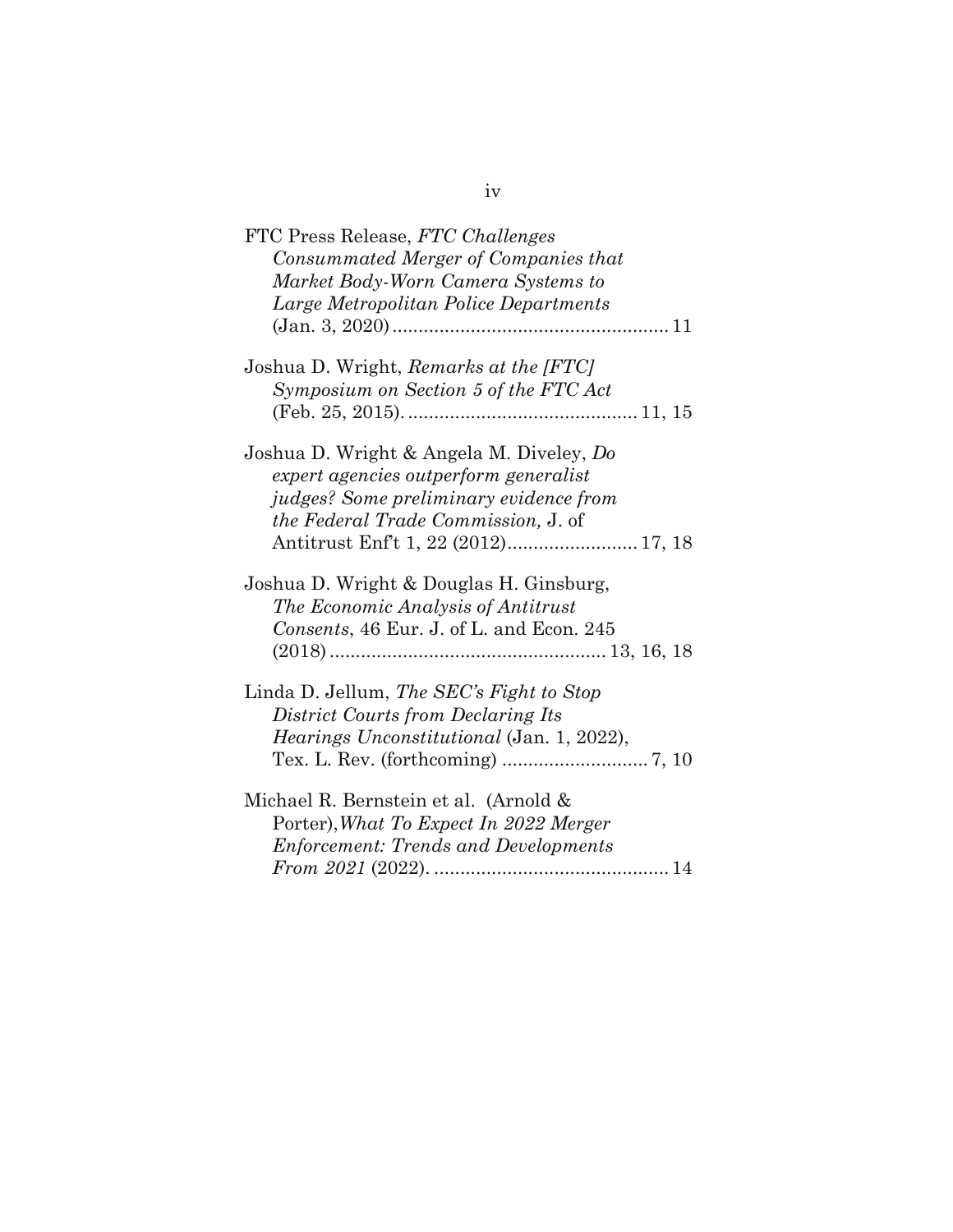#### **INTEREST OF THE** *AMICUS CURIAE* **[1](#page-5-0)**

Established in 1977, the Atlantic Legal Foundation is a national, nonprofit, nonpartisan, public interest law firm whose mission is to advance the rule of law and civil justice by advocating for individual liberty, free enterprise, property rights, limited and efficient government, sound science in judicial and regulatory proceedings, and school choice. With the benefit of guidance from the distinguished legal scholars, corporate legal officers, private practitioners, business executives, and prominent scientists who serve on its Board of Directors and Advisory Council, the Foundation pursues its mission by participating as *amicus curiae* in carefully selected appeals before the Supreme Court, federal courts of appeals, and state supreme courts. *See* atlanticlegal.org.

\* \* \*

The Atlantic Legal Foundation is filing this brief because the question presented—whether Congress has impliedly stripped district courts of federal question jurisdiction over constitutional challenges to the structure of the Federal Trade Commission's administrative enforcement process—is exceptionally important. The issue of where and when such

<span id="page-5-0"></span><sup>1</sup> Both Petitioner's and Respondents' counsel of record have lodged blanket consents for the filing of amicus briefs. In accordance with Supreme Court Rule 37.6, the Atlantic Legal Foundation certifies that no counsel for a party authored this brief in whole or part, and that no party or counsel other than the Atlantic Legal Foundation or its counsel made a monetary contribution intended to fund preparation or submission of this brief.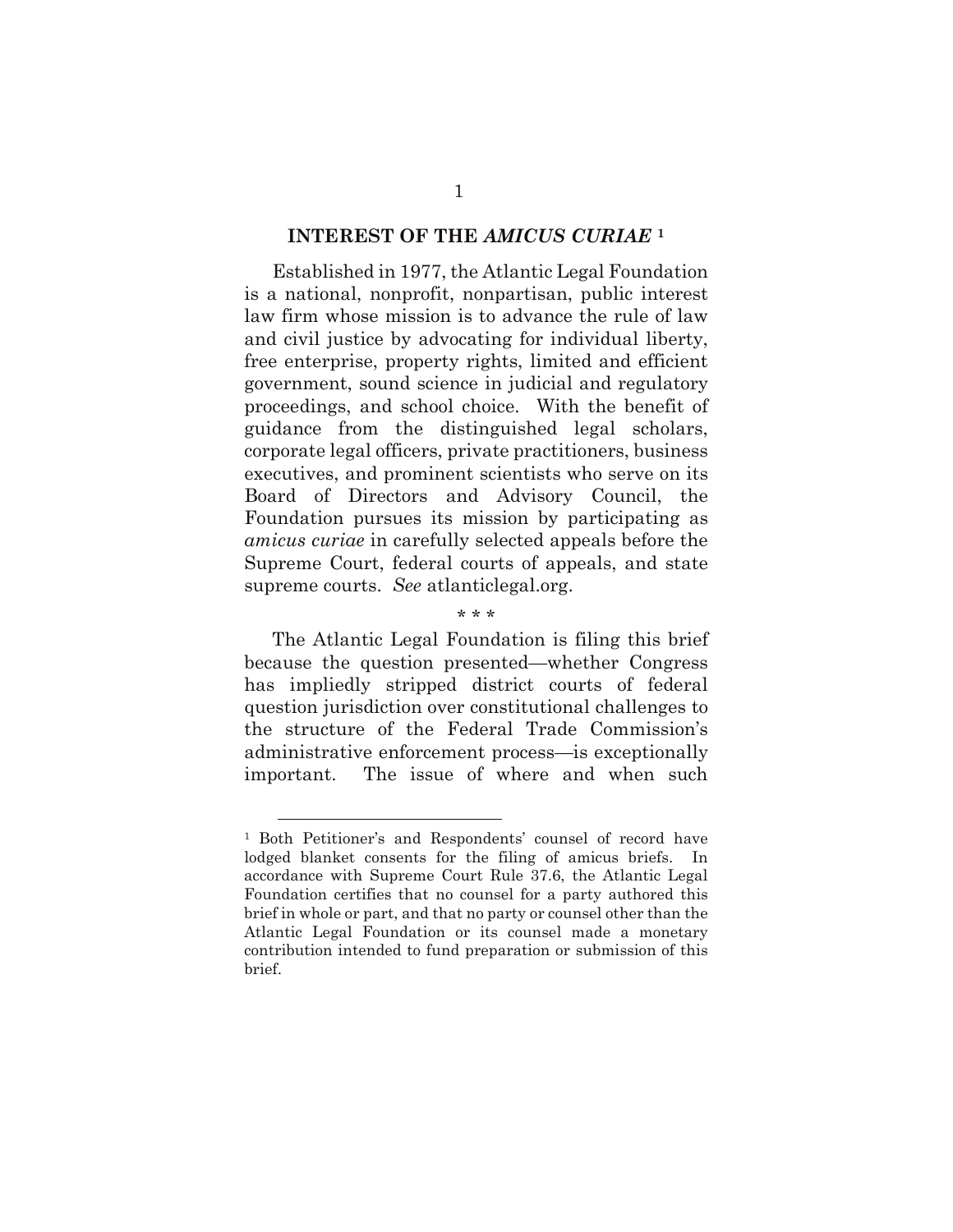structural constitutional claims not only can be heard by an Article III court, but also afforded meaningful judicial review, goes to the heart of due process, civil justice, and the rule of law. It is a question of whether justice delayed is justice denied.

The issue is important also because it implicates the *modus operandi* of one of the most powerful and aggressive, indeed intimidating, independent regulatory agencies in the federal administrative state. Congress vested the Federal Trade Commission (FTC) with broad authority "to prevent persons, partnerships, or corporations . . . from using unfair methods of competition [and] unfair or deceptive acts or practices," 15 U.S.C.  $\S$  45(a)(2). The question of whether the FTC carries out this expansive mandate in a constitutionally infirm manner is an issue that implicates free enterprise and limited government. It potentially affects myriad American businesses and industries, and in turn, the U.S. economy and the public interest.

#### <span id="page-6-1"></span><span id="page-6-0"></span>**SUMMARY OF ARGUMENT**

"[J]ustice delayed is justice denied" is "one of the basic principles of our legal system." *Deitrich v. The Boeing Co.*, 14 F.4th 1089, 1095 (9th Cir. 2021). But here, a divided Ninth Circuit panel relegated justice to the back burner. The panel majority held that an FTC civil enforcement target such as Petitioner Axon Enterprise, Inc. must suffer the litigation costs and burdens, business disruption, reputational harm, and adverse outcome of a fully adjudicated FTC administrative enforcement proceeding before seeking judicial review of wholly collateral, *threshold* claims concerning the entire proceeding's constitutional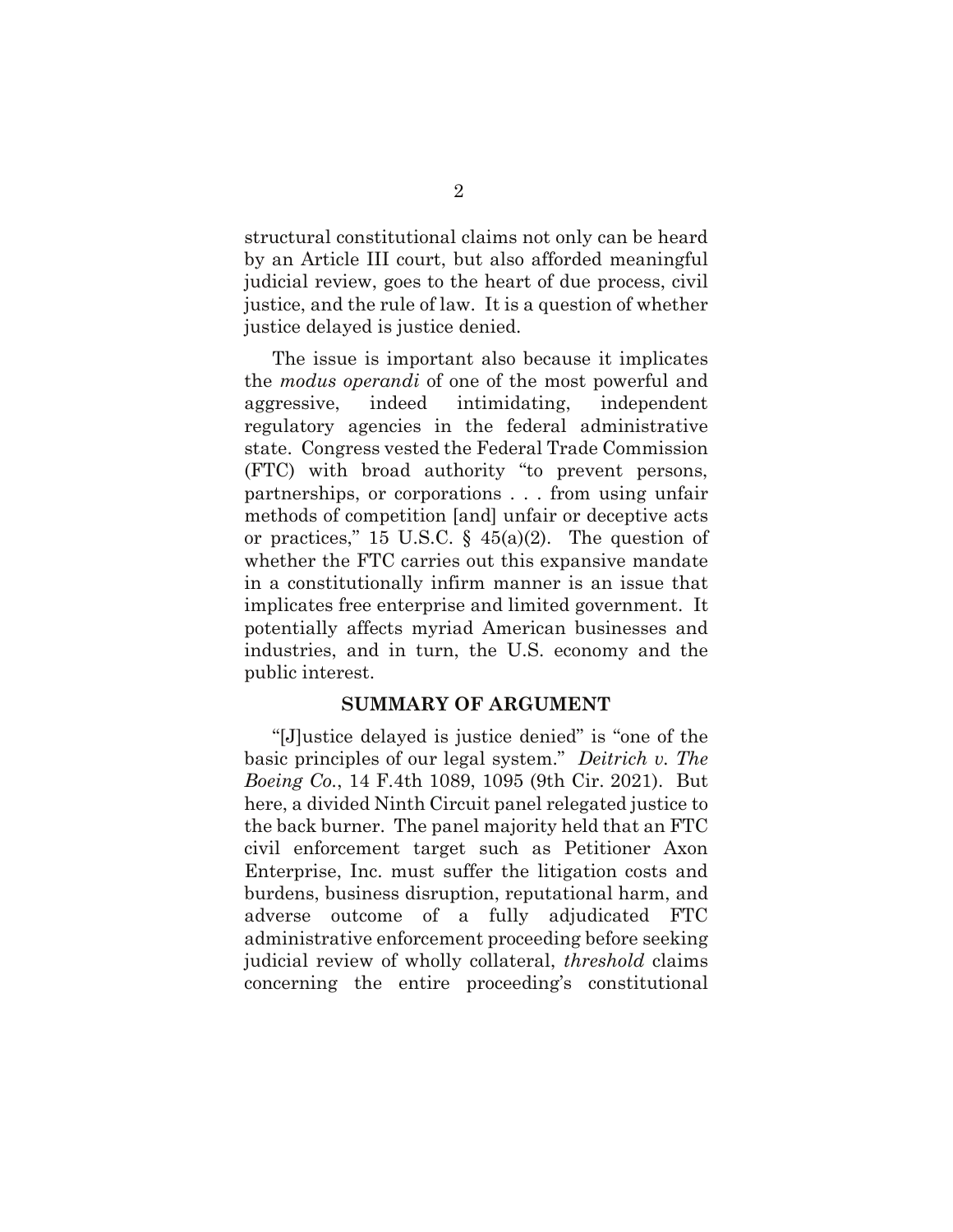legitimacy. As Axon has explained to the Court, these structural constitutional claims include (i) the opaque "clearance process" by which the FTC and the Justice Department's Antitrust Division allocate antitrust enforcement matters between themselves; (ii) the allin-one administrative process by which the FTC investigates, prosecutes, and adjudicates antitrust (and consumer protection) enforcement matters, and then hears, in the first instance, appeals challenging its own cease-and-desist orders; and (iii) the duallayer, for-cause-only removal protection afforded to the FTC's sole administrative law judge ("ALJ"). *See*  Br. of Pet. at 7-10*.*

In the panel majority's own words, Axon has raised "*serious concerns* about how the FTC operates," including "*substantial questions* about whether the FTC's dual-layered for-cause protection for ALJs violates the President's removal powers under Article II." Pet. App. 25 (emphasis added) (citing *Free Enter. Fund v. Pub. Co. Acct. Oversight Bd.*, 561 U.S. 477, 484 (2010); *Lucia v. SEC*, 138 S. Ct. 2044 (2018); *Seila Law LLC v. CFPB*, 140 S. Ct. 2183, 2192 (2020)). The majority also agreed that "Axon raises *legitimate questions* about whether the FTC has stacked the deck in its favor in its administrative proceedings" due to "the fact that the FTC combines investigatory, prosecutorial, adjudicative, and appellate functions within a single agency." Pet. App. 11, 26 (emphasis added). According to the majority, "Axon can have its day in court—but *only after* it first completes the FTC administrative hearing." Pet. App. 26 (emphasis added). Yet, the majority's strikingly ambivalent, almost apologetic opinion acknowledges that "it makes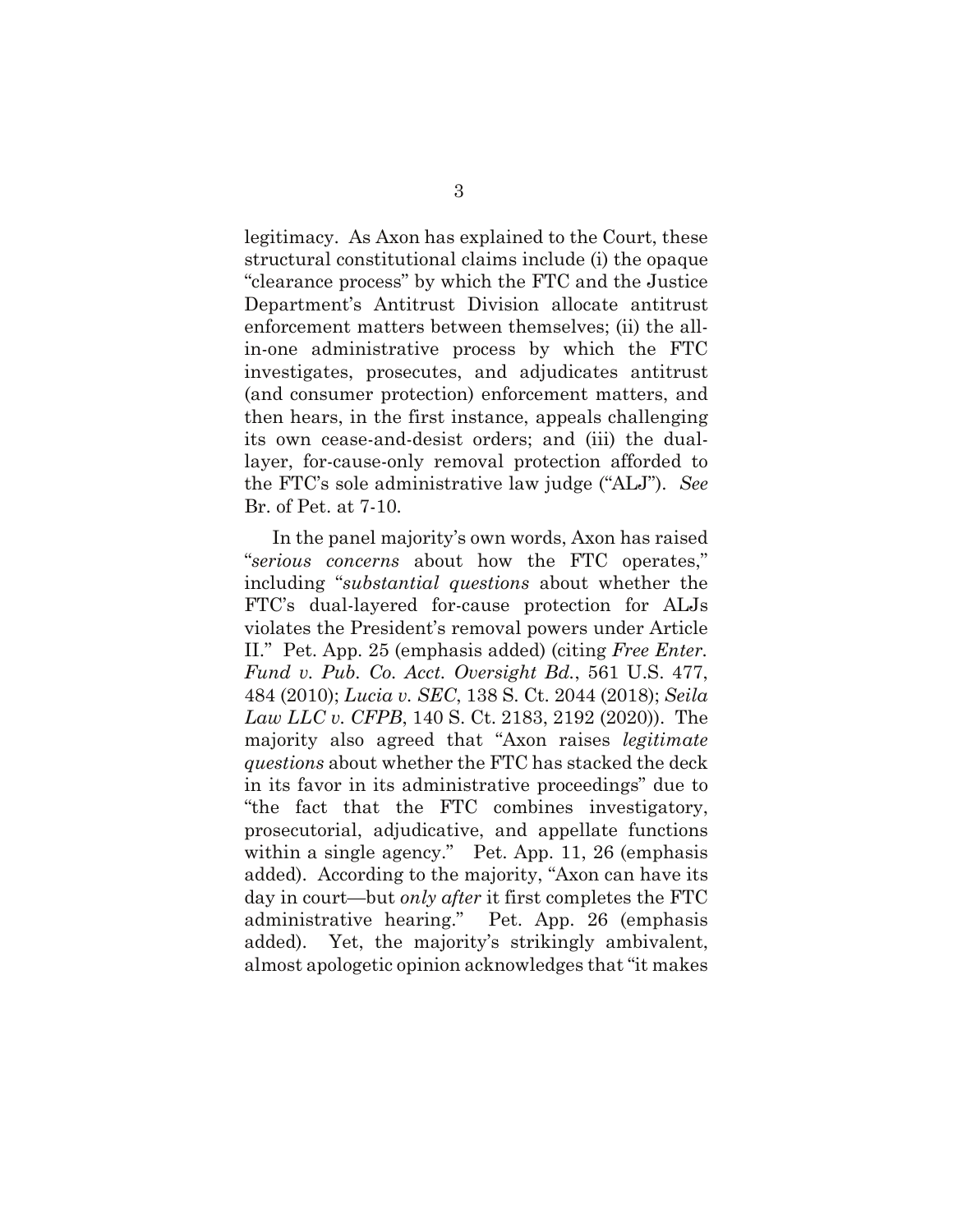little sense to force a party to undergo a burdensome administrative proceeding to raise a constitutional challenge against the agency's structure before it can seek review from the court of appeals." Pet. App. 18. In other words, compelling Axon to suffer, as a prerequisite to judicial review, the very same constitutional injuries that it seeks to avoid defies common sense, as well as this Court's precedents.

<span id="page-8-1"></span>Neither the FTC Act's judicial review provision, 15 U.S.C. § 45(c), which expressly limits court of appeals review to FTC cease-and-desist orders, nor any other statute, impliedly strips district courts of § 1331 federal question jurisdiction to hear threshold constitutional challenges to the FTC's administrative enforcement process. In *Free Enterprise Fund*, this Court reaffirmed that courts should "presume that Congress does not intend to limit [district court] jurisdiction if 'a finding of preclusion could foreclose all meaningful judicial review'; if the suit is 'wholly collateral to a statute's review provisions'; and if the claims are 'outside the agency's expertise.'"561 U.S. at 489 (quoting *Thunder Basin Coal Co. v. Reich*, 510 U.S. 200, 212-13 (1994)). As Axon has demonstrated, each of these *Free Enterprise Fund/Thunder Basin*  factors is satisfied here. *See* Br. of Pet. at 39-45.

<span id="page-8-0"></span>This amicus brief focuses on the need for meaningful judicial review of structural constitutional claims. Meaningful review of such claims is not some sort of jurisdictional tin can that Congress intended to kick down the judicial road for as long as possible: Meaningful judicial review is not possible if an FTC enforcement target first must subject itself—on the FTC's own tilted playing field—to the very same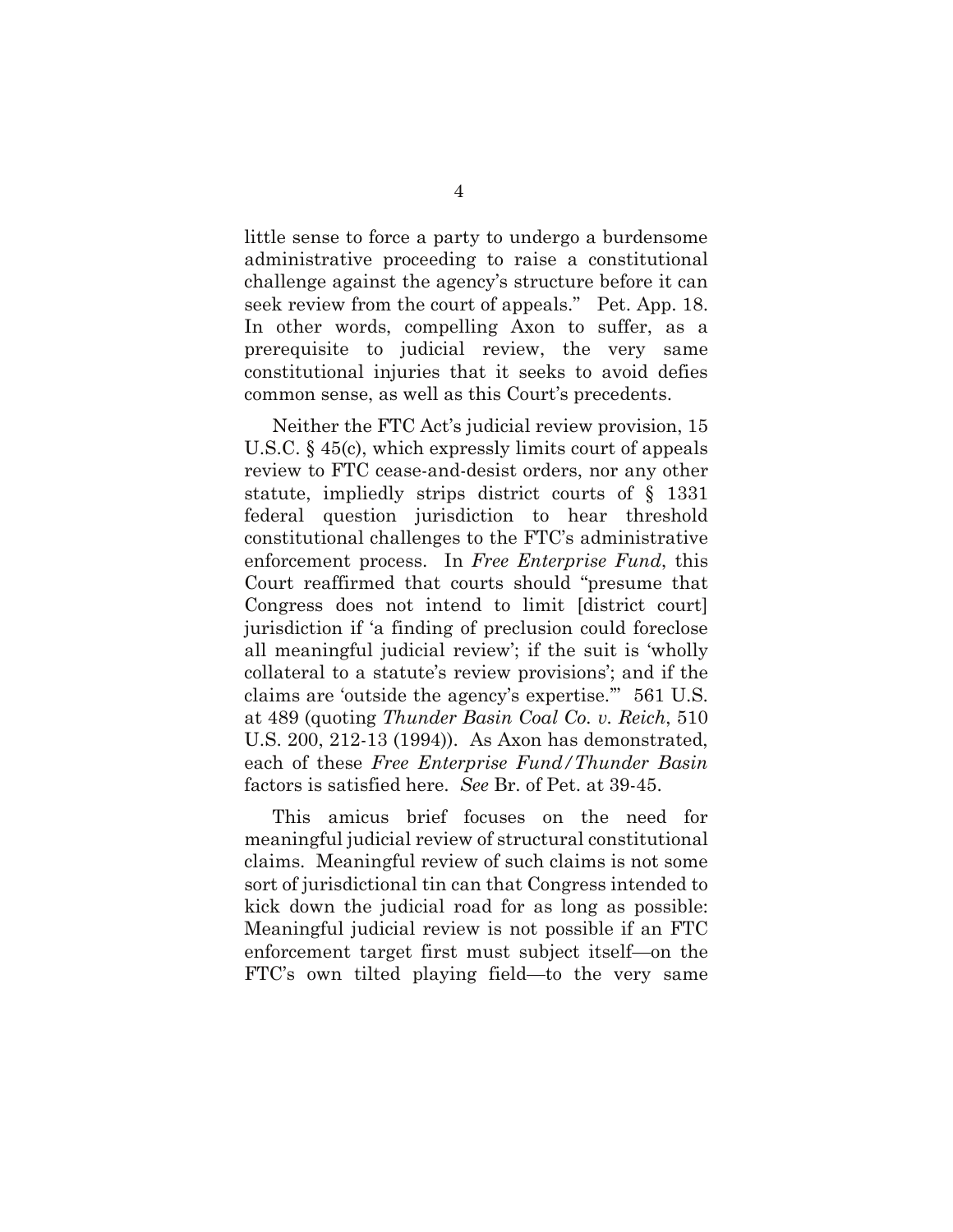harms that it contends render the FTC's administrative process structurally unconstitutional. Nor can judicial review of structural constitutional claims be meaningful if a court of appeals, following a fully adjudicated FTC administrative enforcement proceeding, lacks statutory authority under § 45(c) to consider and/or redress structural constitutional flaws.

<span id="page-9-0"></span>Further, judicial review cannot be meaningful if it is not even available. As a practical matter, the FTC vigorously adheres to its well-entrenched "culture of consent," *i.e.*, its extensive, coercive, and sometimes abusive use of consent decrees to rack up selfpublicized enforcement victories through "negotiated" settlements with hapless corporate or individual respondents. The FTC's incessant pursuit of consent agreements, coupled with the formidable fact "that FTC has not lost a single case in the past quartercentury," Pet. App. 26, sharply reduces the number of administrative complaints that FTC enforcement respondents such as Axon are able or willing to litigate in an adjudicatory proceeding conducted by the FTC's own ALJ under the FTC's own procedural rules. As a result, to the extent, if any, that courts of appeals have authority under  $\S$  45(c) to review and rectify constitutional flaws in the structure of the FTC's administrative enforcement process, the opportunities for obtaining such review are few and far between. This is another reason why precluding district courts from exercising federal question jurisdiction over structural constitutional claims would foreclose meaningful judicial review.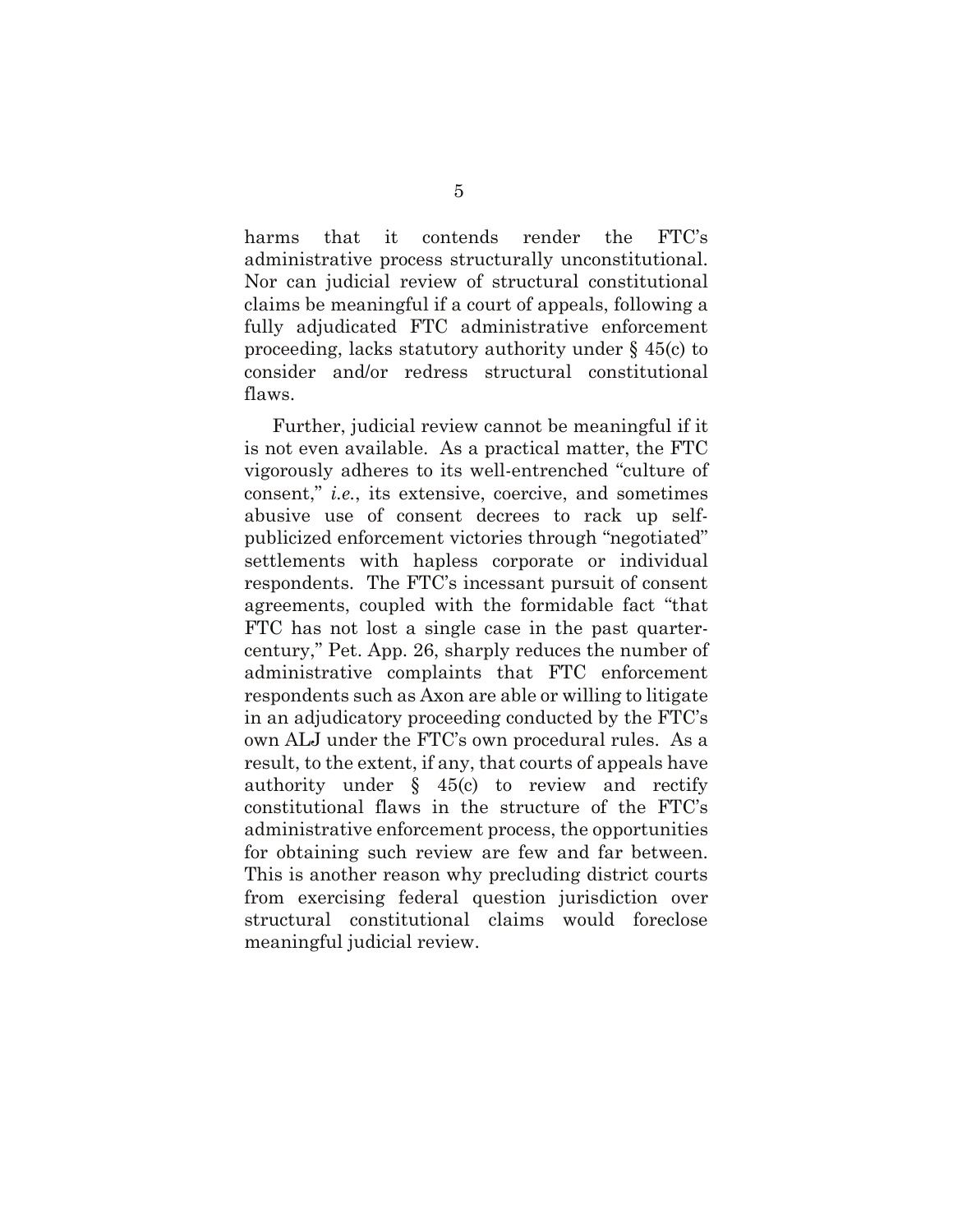The Court should hold that federal district courts have jurisdiction to consider, in the first instance, whether there are constitutional infirmities that infect the FTC administrative enforcement process. Such a ruling by this Court, followed by district court review of threshold constitutional claims like those raised and pressed by Axon here, would help to make administrative adjudication of FTC enforcement complaints a more viable option for businesses and individuals caught in the FTC's crosshairs. The alternative—emboldening the FTC by continuing to leave the vast majority of its enforcement targets little choice other than acceding to the onerous terms of FTC staff-dictated consent orders (such as the FTC's unreasonable demand that Axon create a competitor clone and supply it with Axon's intellectual property and proprietary technology) would be deleterious to the public interest.

#### <span id="page-10-1"></span>**ARGUMENT**

#### **Constitutional Claims That Challenge The Structure Of The FTC's Administrative Enforcement Process Are Entitled To Meaningful Judicial Review In District Courts**

#### **A. Delayed judicial review of threshold structural constitutional claims cannot be meaningful**

<span id="page-10-0"></span>This Court repeatedly has emphasized that district courts are not impliedly stripped of subject-matter jurisdiction "where a finding of preclusion could foreclose all meaningful judicial review." *Thunder Basin*, 510 U.S. at 212-13; *see, e.g.*, *Free Enter. Fund*,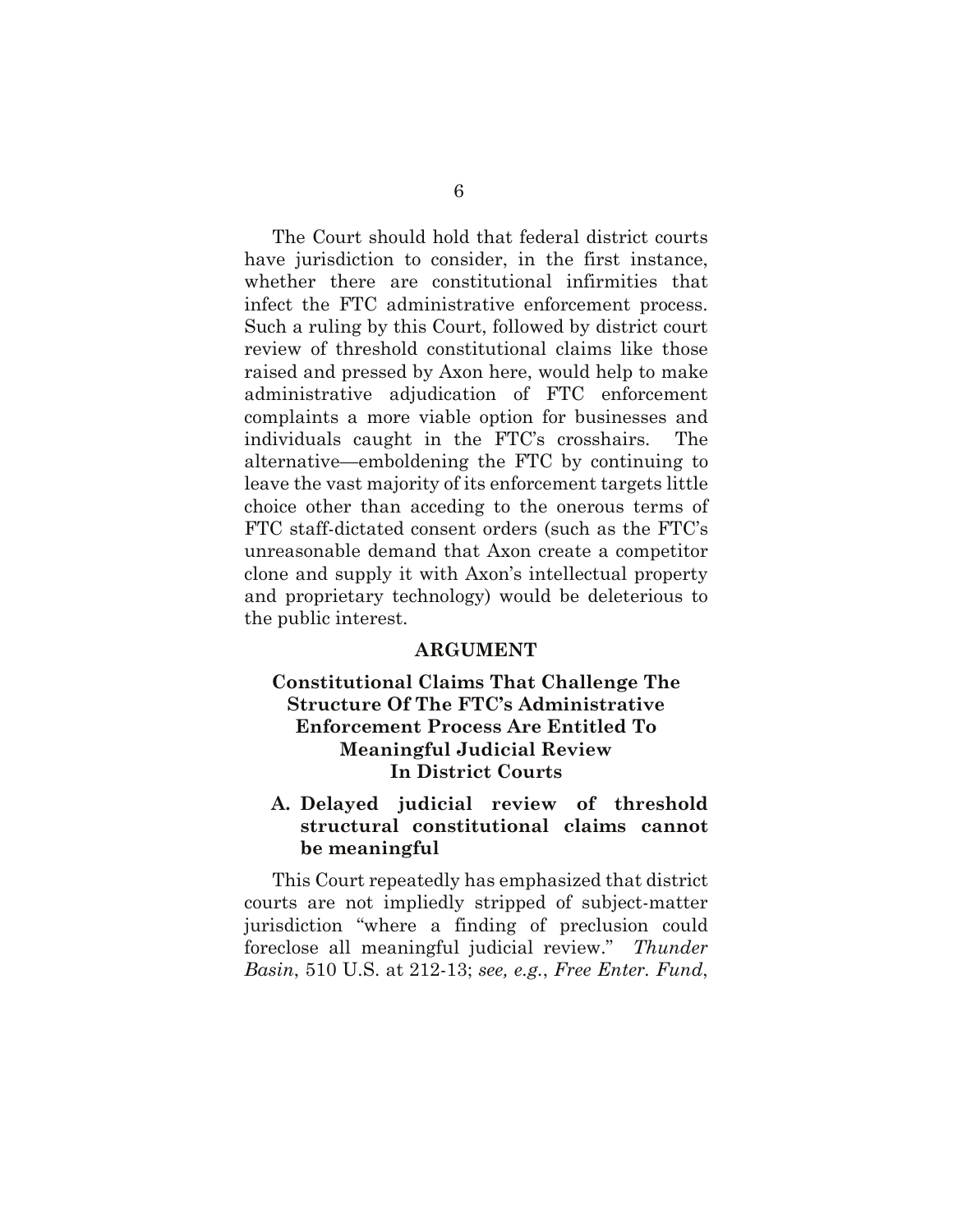<span id="page-11-4"></span><span id="page-11-2"></span><span id="page-11-1"></span><span id="page-11-0"></span>561 U.S. at 489 (summarizing the presumption against preclusion); *Elgin v. Dep't of the Treasury*, 567 U.S. 1, 15 (2012) (same); *see also Cochran v. SEC*, 20 F.4th 194, 201-06 (5th Cir. 2021) (en banc), *petition for cert. filed* (U.S. Mar. 11, 2022) (No. 21-1239) (discussing *Thunder Basin*, *Free Enterprise,* and *Elgin*); *Bennett v. SEC*, 844 F.3d 174, 183 n.7 (4th Cir. 2016) (agreeing with other circuits that "meaningful judicial review is the most important factor in the *Thunder Basin* analysis"); *see generally* Linda D. Jellum, *The SEC's Fight to Stop District Courts from Declaring Its Hearings Unconstitutional* (Jan. 1, 2022), Tex. L. Rev. (forthcoming) (manuscript at 13- 16) (discussing "*Thunder Basin*'s Meaningful Review Step").[2](#page-11-7)

<span id="page-11-6"></span>*Free Enterprise Fund* is the most apt precedent in the *Thunder Basin* line of implied preclusion cases. *See Cochran*, 20 F.4th at 208 (distinguishing *Free Enterprise Fund*, where the plaintiffs sought "structural relief," from *Thunder Basin* and *Elgin*, where the plaintiffs sought "substantive relief"). The Court held in *Free Enterprise Fund* that the Securities Exchange Act's judicial review provision, 15 U.S.C. § 78y, did not impliedly strip a district court of an accounting firm's structural constitutional challenge to the SEC-supervised Public Company Accounting Oversight Board (PCOAB). 561 U.S. at 489-91; *see also* Pet. App. 10 (noting that the FTC Act's judicial review provision, 15 U.S.C. § 45(c), "is almost identical to the statutory review provision in the SEC Act").

<span id="page-11-7"></span><span id="page-11-5"></span><span id="page-11-3"></span><sup>2</sup> Available at https://tinyurl.com/ywjzyejh.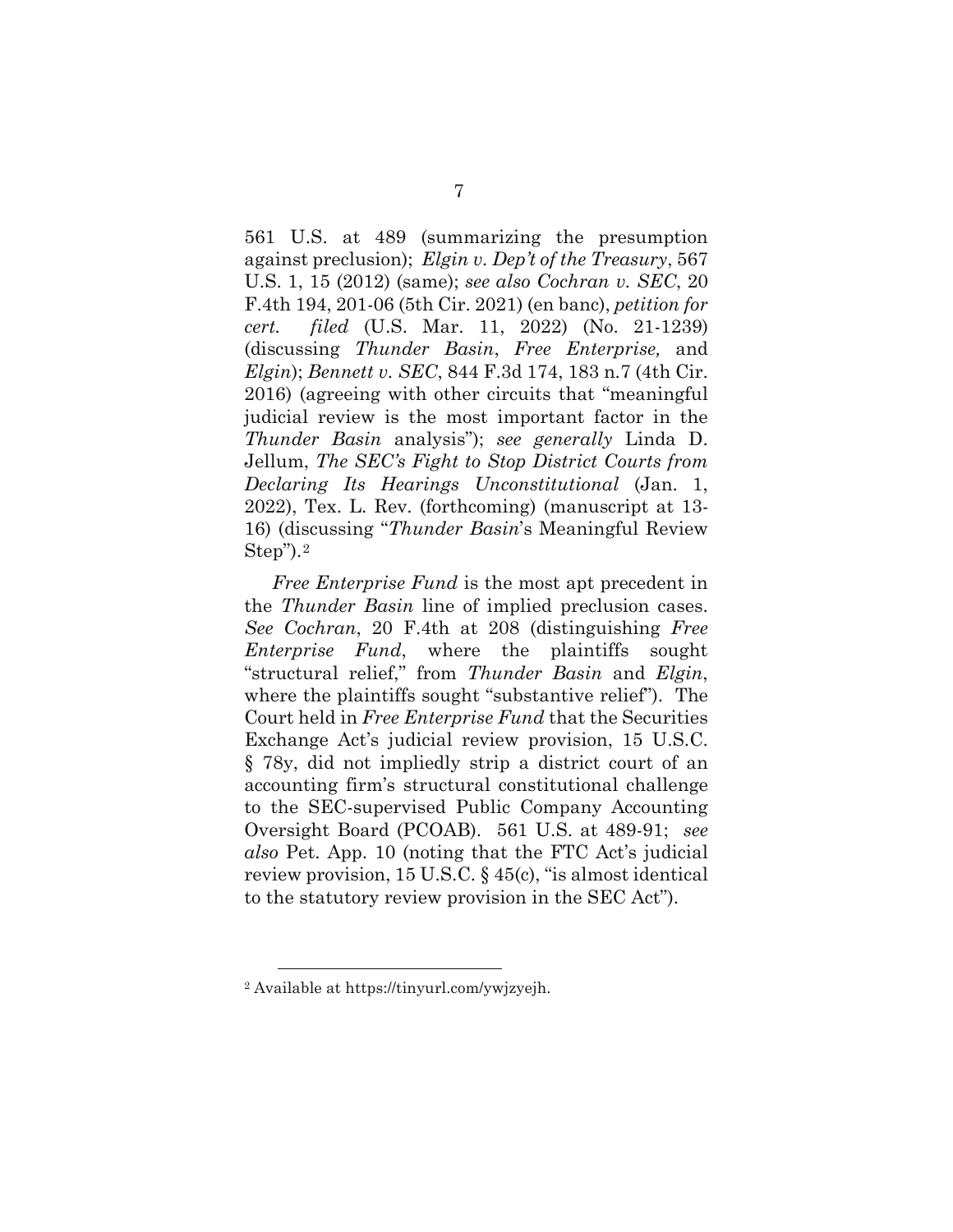<span id="page-12-0"></span>"Like the accounting firm in *Free Enterprise Fund*, [Axon] is challenging the constitutional authority of [its] adjudicator." *Cochran*, 20 F.4th at 209. "The nature of [its] challenge is structural—it does not depend on the validity of any substantive aspect of the [FTC Act], nor of any [FTC] rule, regulation, or order. Indeed, [Axon] is challenging the [FTC Act's] statutory-review scheme itself." *Id.* at 207. As Circuit Judge Bumatay noted in his dissenting opinion here, "[w]inning on the antitrust merits does nothing to remedy Axon's independent injury of being subject to an unconstitutional structure or procedure. . . . 'a separation-of-powers violation may create a "hereand-now" injury' that is *independent* on the agency's merits determinations." Pet. App. 37 n.3 (Bumatay, J., concurring in the judgment in part and dissenting in part) (quoting *Free Enter. Fund*, 561 U.S. at 513)).

<span id="page-12-2"></span><span id="page-12-1"></span>Citing *Thunder Basin*, the Court explained in *Free Enterprise Fund*, 561 U.S. at 490, that it did "not see how petitioners could meaningfully pursue their constitutional claims under the Government's theory," which would have required them to incur an SECaffirmed PCAOB sanction and then initiate court of appeals review under 15 U.S.C. § 78y. *See* 561 U.S. at 490-91. Squarely rejecting this delayed judicial review approach, the Court explained that because the petitioners would suffer "severe punishment should [their constitutional] challenge fail . . . we do not consider this a 'meaningful' avenue of relief." *Id.*

 Thus, "[w]hen it comes to the 'meaningful judicial review' factor . . . we need look no further than *Free Enterprise* itself to understand that being forced to undergo an allegedly unconstitutional proceeding may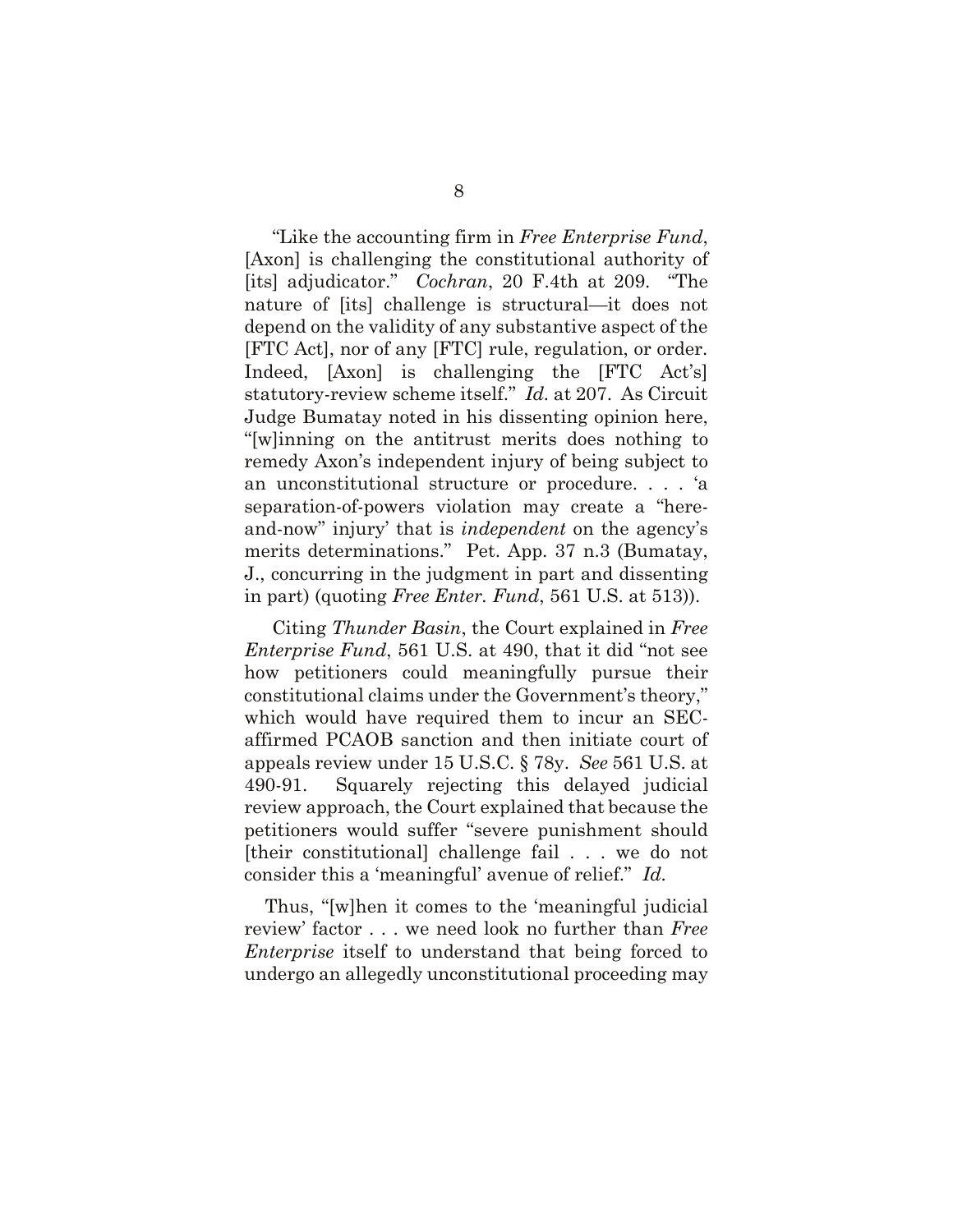<span id="page-13-1"></span>play into the analysis of whether judicial review is 'meaningful.'" *Tilton v. SEC*, 824 F.3d 276, 299 (2d Cir. 2016) (Droney, J., dissenting). Along the same lines, Judge Bumatay explained in his dissenting opinion that

> [b]y forcing Axon's claims into the FTC administrative process, we *effectively shut the courtroom doors* to a party seeking relief from alleged constitutional infringements. Now, Axon's only recourse is to antagonize the FTC into prosecuting the enforcement proceeding against it and then lose in that forum—all the while, *further subjecting the company to the harm it seeks to avoid*. The FTC Act does not mandate this unfortunate result.

Pet. App. 46 (emphasis added); *see also Tilton*, 824 F.3d at 298 (Droney, J., dissenting) ("Forcing the appellants to await a final Commission order before they may assert their constitutional claim in a federal court means that by the time the day for judicial review comes, they will *already have suffered the injury that they are attempting to prevent*. . . . [W]hile there may be review, *it cannot be considered truly 'meaningful'* at that point.") (emphasis added).

<span id="page-13-2"></span><span id="page-13-0"></span>Further, the Court in *Free Enterprise Fund* cast substantial doubt on whether the petitioners' structural constitutional claims were encompassed by the express limitations on court of appeals review under § 78y. *See Free Enter. Fund*, 561 U.S. at 490 ("Section 78y provides only for judicial review of *Commission* action, and not every Board action is encapsulated in a final Commission order or rule.").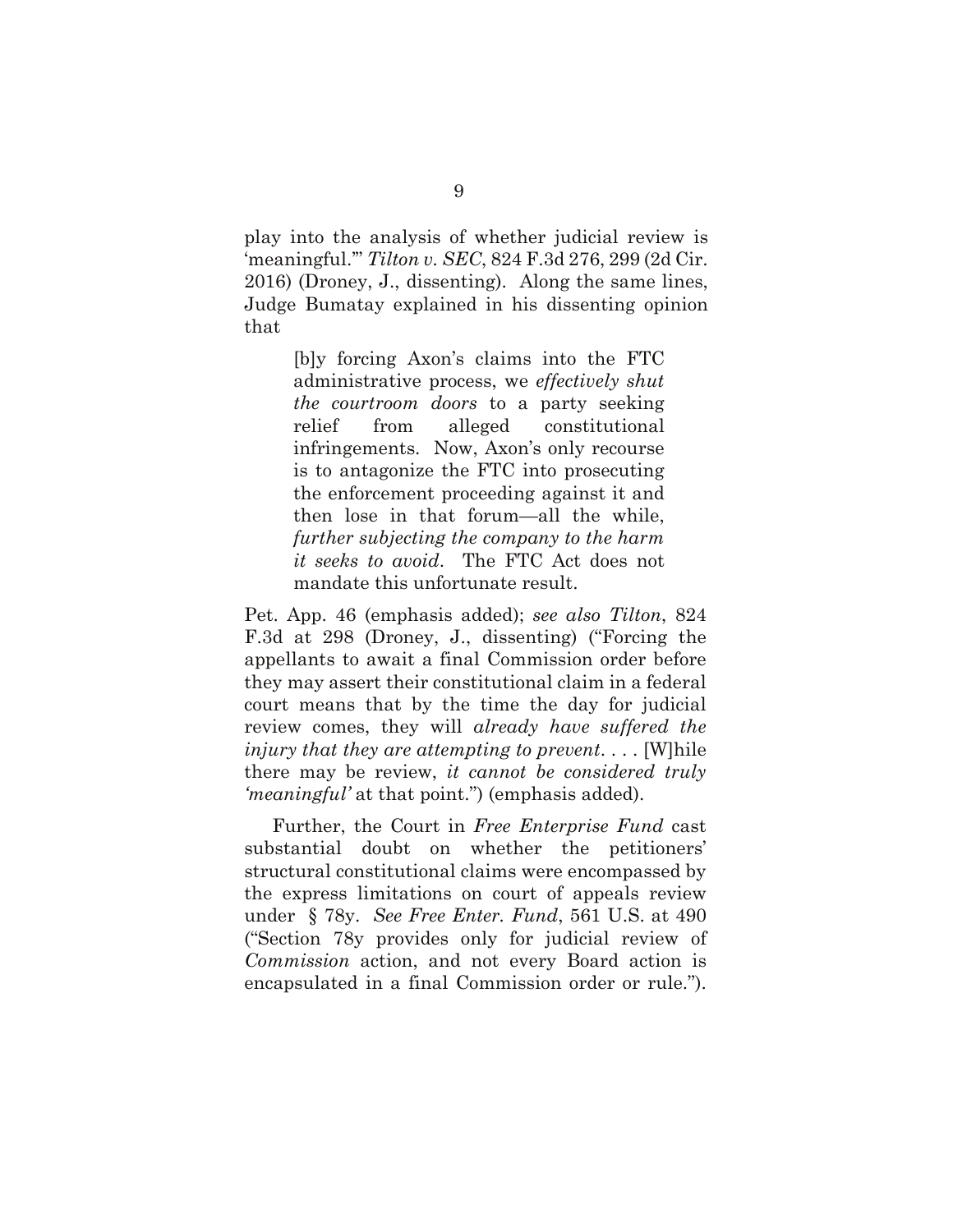Similarly, Judge Bumatay explained that "adequate relief is a hallmark of meaningful review. Here, even if Axon's claim reaches a court, the only relief afforded under the FTC Act is modification or setting aside of an FTC cease-and-desist order. . . . Axon *could not obtain necessary relief* under the Act." Pet. App. 38 (emphasis added).

Thus, under this Court's precedents, there is no implied preclusion of district court federal question jurisdiction where, as in the case of the FTC Act, the administrative scheme does not provide for meaningful judicial review of such claims. *See* Jellum, *supra* at 16 ("Meaningful judicial review is available when (1) the administrative scheme offers meaningful judicial review, (2) the claim is not wholly collateral to the issues raised in the administrative hearing, and (3) the claim is within the agency's expertise to resolve.").

In determining whether preclusion of district court jurisdiction would foreclose meaningful judicial review, the Court also should take into account the real-world costs that Axon or similarly situated FTC antitrust enforcement targets would have to incur to obtain their day in court—albeit only after fully participating in a futile FTC adjudicatory process claimed to be constitutionally unsound, and then, only in a court of appeals with statutorily limited appellate jurisdiction.

There is the substantial financial cost of mounting a defense to complex antitrust allegations in an adjudicatory hearing conducted by the FTC's ALJ under FTC's own procedural rules and then futilely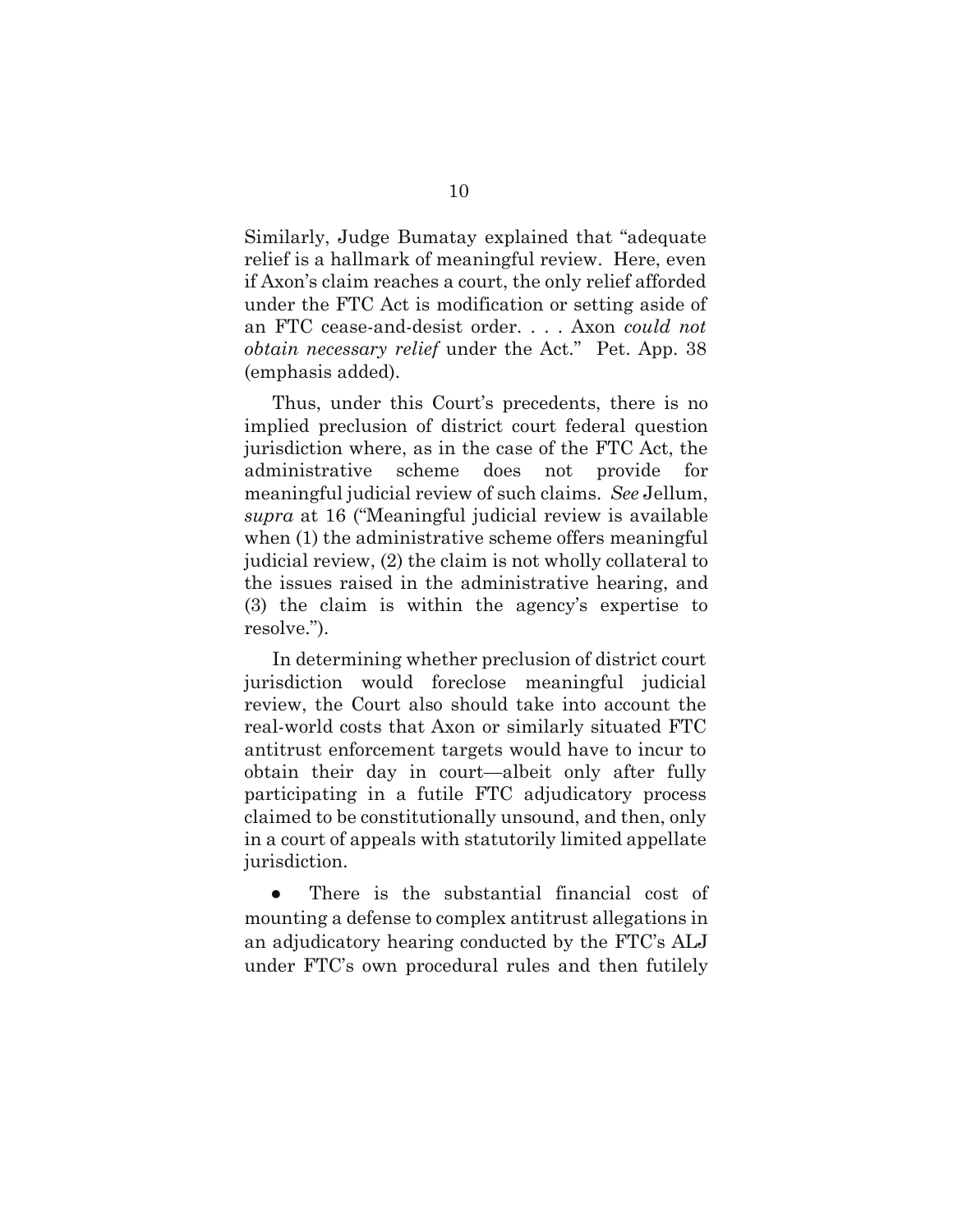<span id="page-15-2"></span><span id="page-15-1"></span><span id="page-15-0"></span>appealing to the Commission itself. *See* 15 U.S.C. § 45(b) & 16 C.F.R. Part 3; *see generally AMG Cap. Mgmt., LLC v. FTC*, 141 S. Ct. 1341, 1346 (2021) (describing FTC adjudicatory scheme); Joshua D. Wright, *Remarks at the [FTC] Symposium on Section 5 of the FTC Act* (Feb. 25, 2015), at 6 (noting that "in 100 percent of cases where the administrative law judge ruled in favor of the FTC staff, the Commission affirmed liability; and in 100 percent of the cases in which the administrative law judge . . . found no liability, the Commission reversed. This is a strong sign of an unhealthy and biased institutional process.  $\ldots$ " $)$ .<sup>[3](#page-15-4)</sup>

• There is the significant business disruption cost, *i.e.*, the diversion of financial and human resources necessitated by participation in ongoing enforcement proceedings. Such disruption is particularly harmful to companies like Axon, which compete through innovation and serve the public interest.

<span id="page-15-3"></span>• There is the cost of reputational harm, especially for a publicly traded company such as Axon. The FTC is not bashful about publicizing its enforcement activities. *See, e.g.*, FTC Press Release, *FTC Challenges Consummated Merger of Companies that Market Body-Worn Camera Systems to Large Metropolitan Police Departments* (Jan. 3, 2020).[4](#page-15-5) Reputational harm, which often is irreparable, can

<span id="page-15-4"></span><sup>3</sup> Available at https://tinyurl.com/3ubckwyh.

<span id="page-15-5"></span><sup>4</sup> Available at https://tinyurl.com/srvybp56.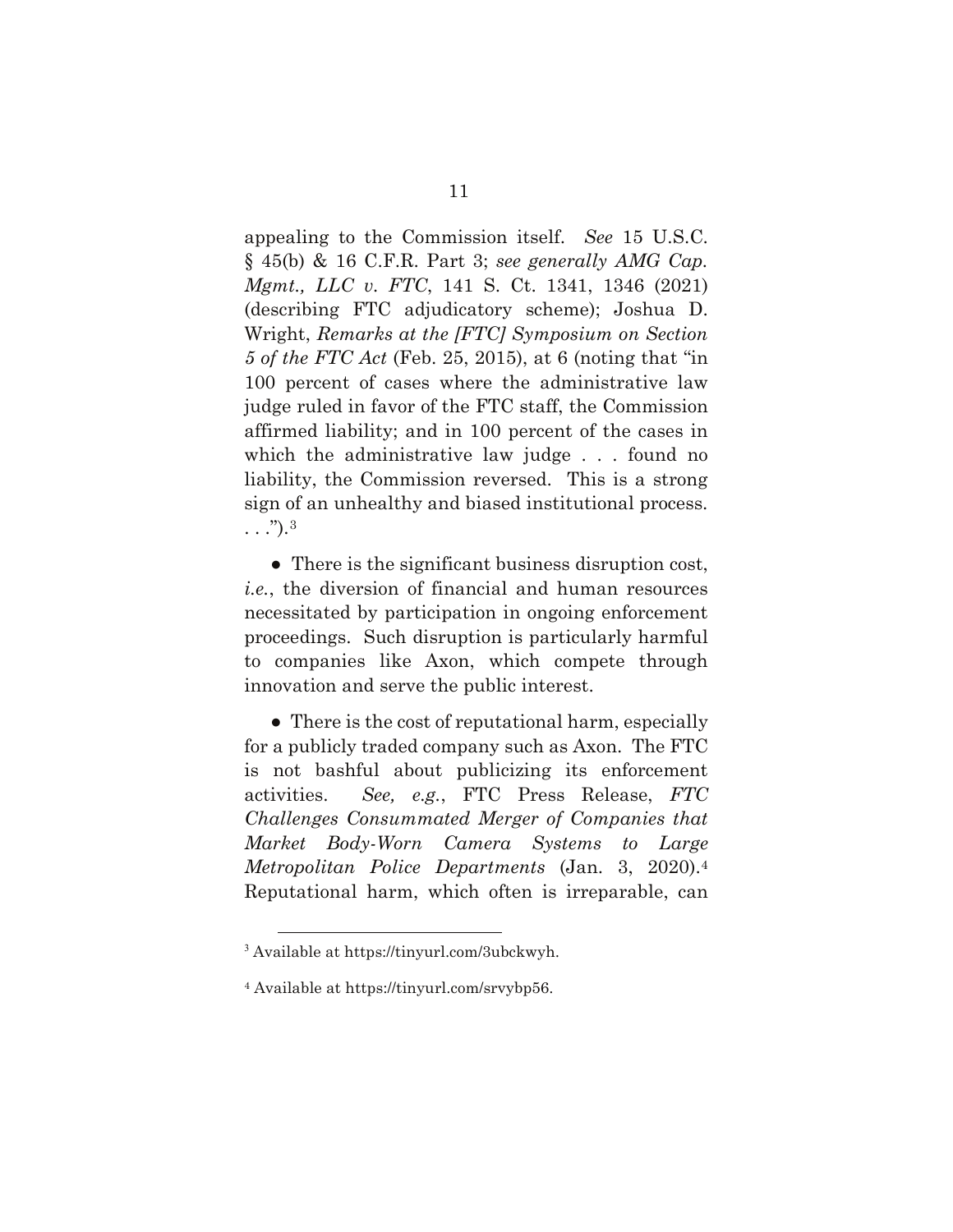interfere with existing and prospective business relationships. Further, FTC enforcement proceedings need to be disclosed to shareholders, and also to federal and state corporate regulators.

• And there is the cost of the final, adverse, FTC administrative enforcement action that the Ninth Circuit majority opinion contends must be imposed before an FTC enforcement respondent can obtain judicial review of its threshold constitutional claims.

These unavoidable costs are an additional reason why, as a practical matter, stripping district courts of federal question jurisdiction over threshold constitutional claims that attack the structure of FTC's administrative enforcement process would foreclose the availability of meaningful judicial review.

**B. The FTC's "culture of consent" heightens the need for district court review of structural constitutional claims** 

#### **1. The FTC's extensive use of consent orders severely limits the availability of court of appeals review**

 Judicial review cannot be meaningful if it is not available. The FTC's "culture of consent" is another reason why this Court should not look to court of appeals review of FTC cease-and-desist orders under § 45(c) as a readily available source of meaningful judicial review for structural constitutional claims.

<span id="page-16-0"></span>"Over the last 35 years, the United States Federal Trade Commission and the Antitrust Division of the Department of Justice have shifted dramatically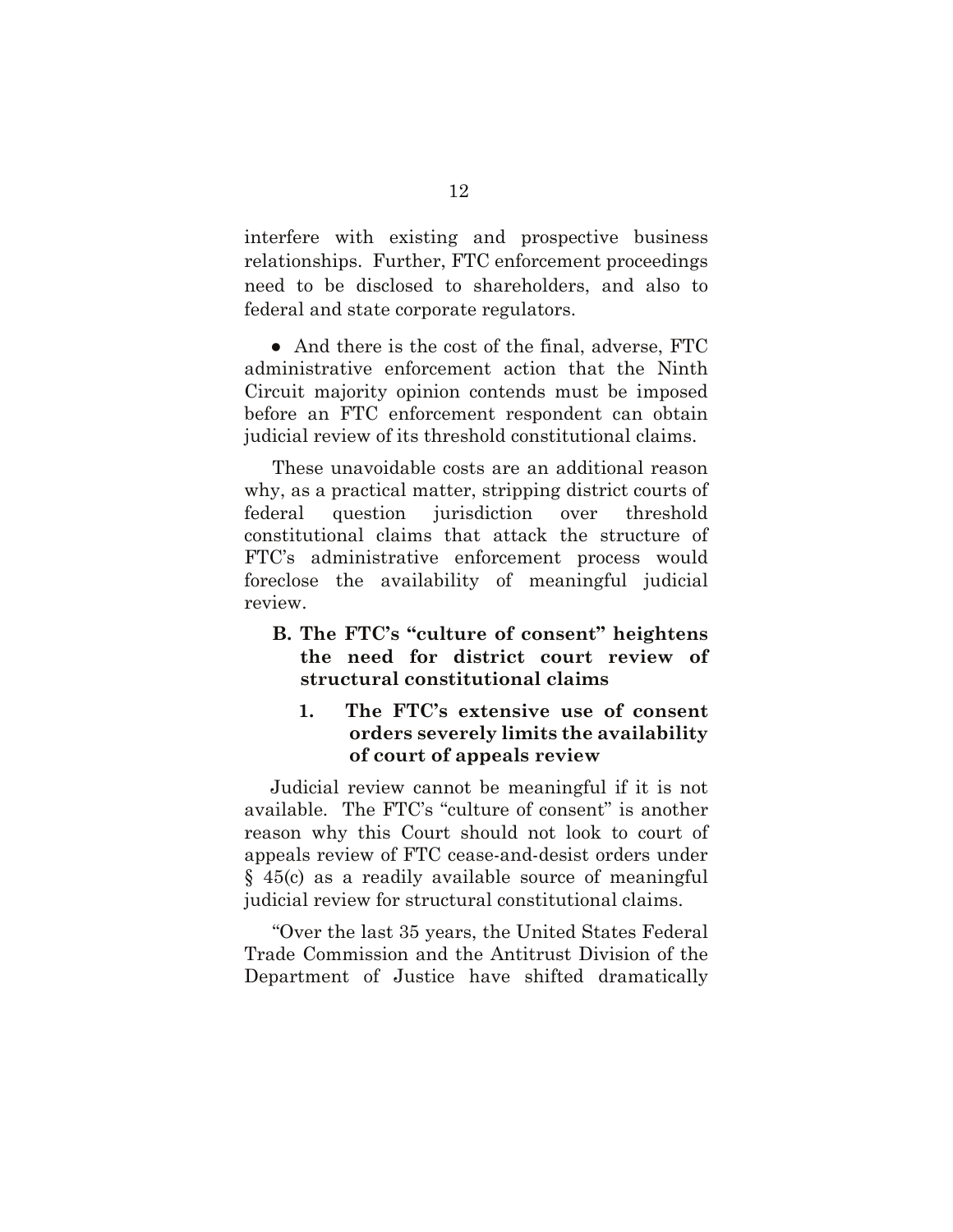<span id="page-17-1"></span>toward greater reliance upon consent decrees than upon litigation to resolve antitrust disputes." Joshua D. Wright & Douglas H. Ginsburg, *The Economic Analysis of Antitrust Consents*, 46 Eur. J. of L. and Econ. 245 (2018). Former FTC Commissioner Wright and D.C. Circuit Senior Judge Ginsburg have described this heavy reliance on enforcing the antitrust laws through imposition of consent decrees (also commonly referred to as consent orders or consent agreements) as a "culture of consent." *Id.* at 247; *see* Douglas H. Ginsburg & Joshua D. Wright, *Antitrust Settlement: The Culture of Consents*, 1 William E. Kovacic: An Antitrust Tribute 177 (Charbit et al. eds., 2013). "The culture of consent . . . has had an untoward effect upon the [FTC's] selection of cases to bring and, more certainly, upon the remedies [it] obtain[s] in settlement agreements." *Id.* 

<span id="page-17-0"></span>The FTC's current, increasingly aggressive, antitrust enforcement activities have reinvigorated the agency's ingrained culture of consent. For example—

> During fiscal year 2020, the [FTC] brought 28 merger enforcement challenges, the highest number of FTC merger enforcement actions in a single year since fiscal year 2001 when Congress raised the filing thresholds. Ten of these matters resulted in a final consent order requiring divestitures, and another eleven were abandoned or restructured as a result of antitrust concerns raised during the investigation. . . . The Commission also initiated two administrative proceedings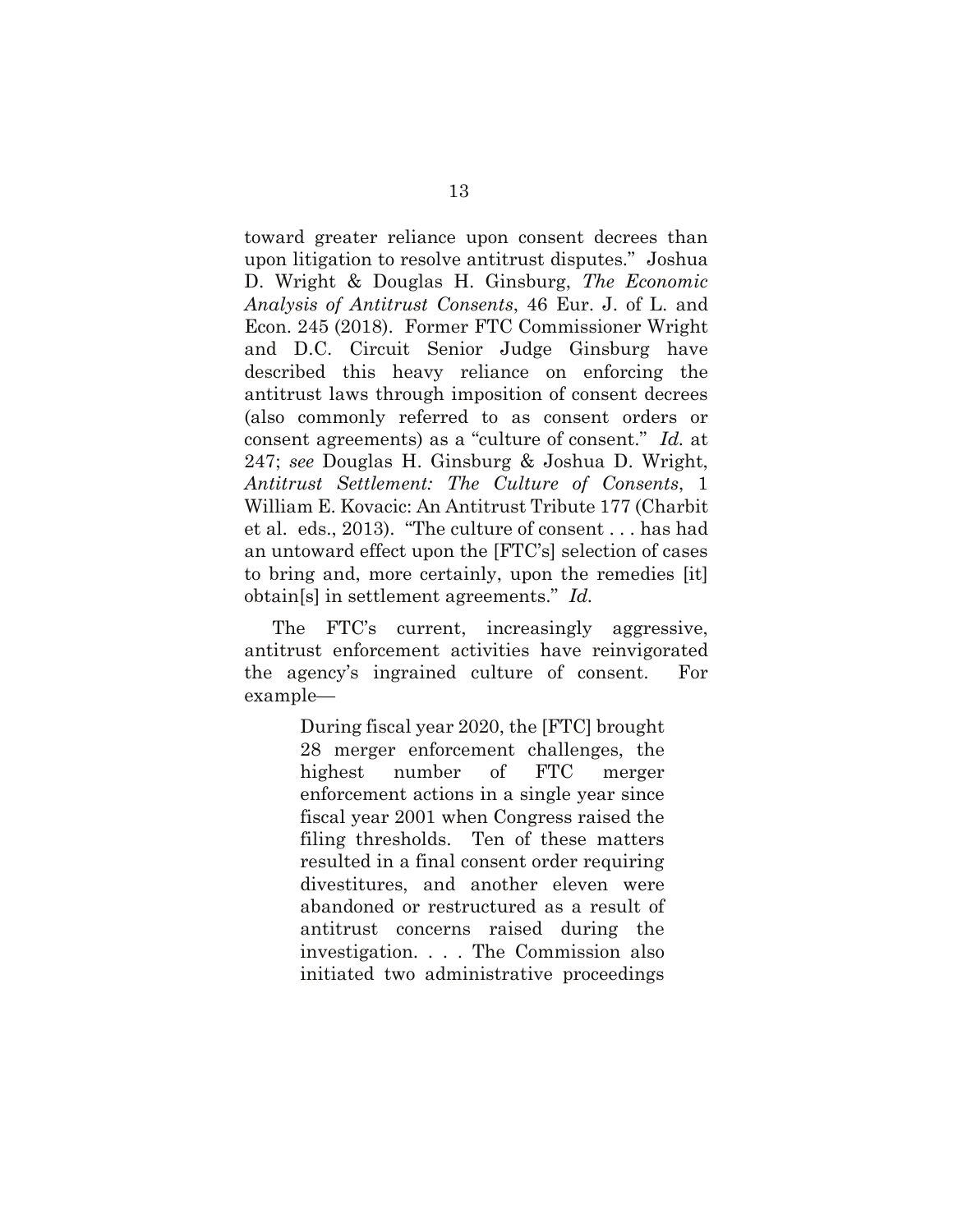[one of which was against Axon] to undo consummated mergers.

<span id="page-18-2"></span>FTC Bur. of Competition & Dep't of Justice Antitrust Div., *Hart-Scott-Rodino Annual Rep.*, FY 2020 at 2;[5](#page-18-3) *see also* Michael R. Bernstein et al. (Arnold & Porter), *What To Expect In 2022 Merger Enforcement: Trends and Developments From 2021* (2022) at 19 ("In 2021, as in other years, the majority of DOJ and FTC concerns regarding potential transactions are resolved by a consent decree negotiated by the parties and the antitrust authority reviewing the deal.").[6](#page-18-4)

<span id="page-18-1"></span> FTC regulations provide that "[e]very agreement in settlement of a Commission complaint . . . shall waive . . . all rights to seek judicial review or otherwise to challenge or contest the validity of the [consent] order." 16 C.F.R. § 2.32. As a result, when a company or individual enters into a consent agreement with the FTC to resolve an enforcement matter, any opportunity to seek judicial review of structural constitutional claims under 15 U.S.C. § 45(c) ends. *See*, *e.g.*, Pet. App. 37 (Bumatay, J.) (noting that if Axon settles, it "still will have been injured by the clearance process but have no cease-and-desist order to appeal its claim.").

#### <span id="page-18-0"></span> **2. District court review would help mitigate the deleterious effects of the FTC's "culture of consent"**

A holding that district courts are free to exercise their federal question jurisdiction over constitutional

<span id="page-18-3"></span><sup>5</sup> Available at https://tinyurl.com/5n7azhuv.

<span id="page-18-4"></span><sup>6</sup> Available at https://tinyurl.com/yp699sns.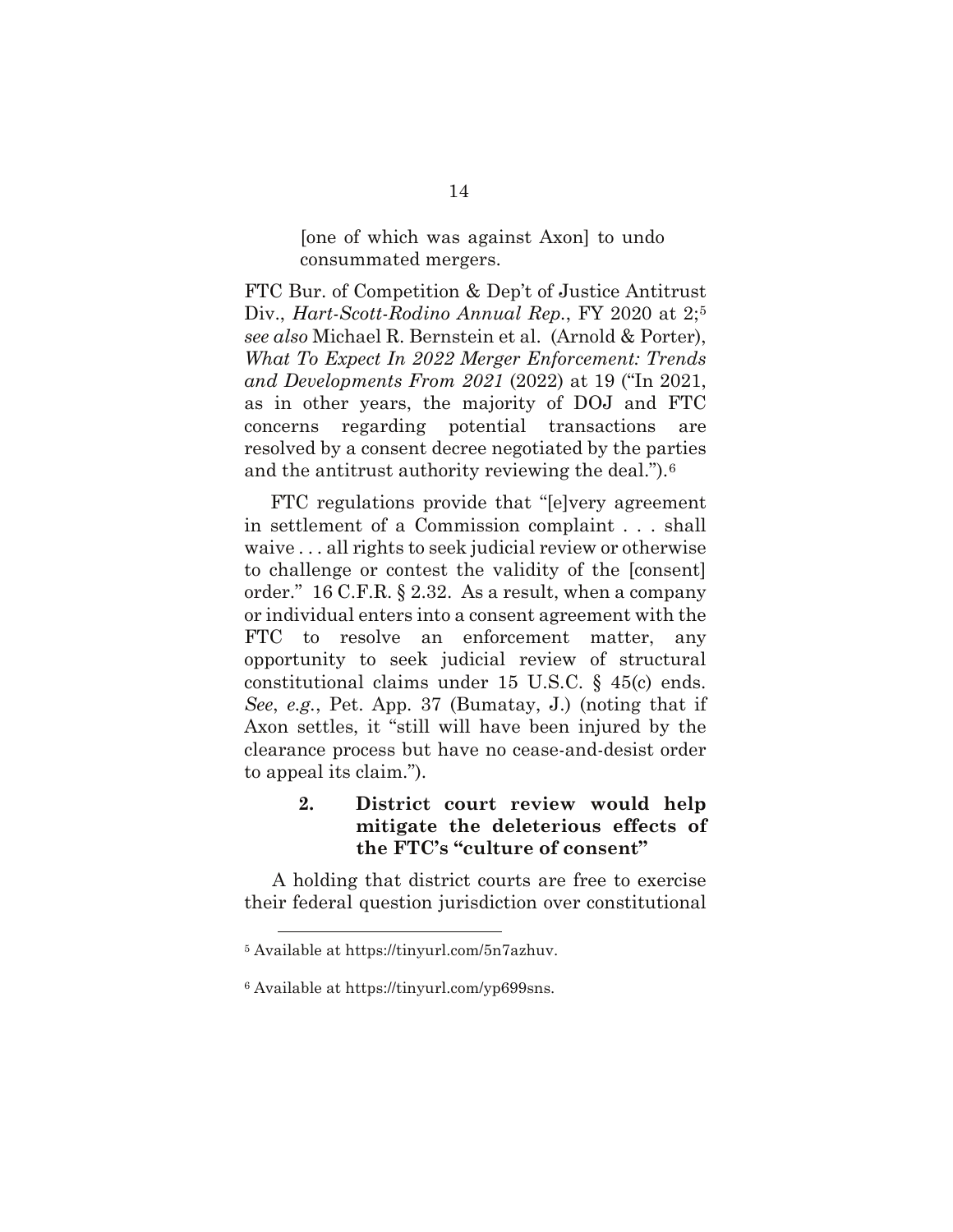challenges to the structure of the FTC's administrative enforcement process may result in foundational, operational, and substantive improvements that make participation in FTC adjudicatory hearings a viable alternative to signing, under duress, an overly aggressive FTC consent agreement that is untethered to sound economic analysis. This in turn would help mitigate the adverse jurisprudential, regulatory, and consumer welfare costs attendant to the FTC's inordinate reliance on consent orders as its principal method of antitrust enforcement.

"Consent decrees create potential for an enforcement agency to extract from parties under investigation commitments well beyond what the agency could obtain in litigation—commitments that may impair rather than improve competition and thereby harm consumers." Ginsburg & Wright (2013), *supra* at 177. "[T]he agency might well seek to settle upon terms that serve its bureaucratic interests. These include broadening the agency's goals and responsibilities, a vector well-expressed by the phrase 'mission creep,' benefitting a politically influential interest group, and accumulating power over the regulated community in general and over the consenting firms in particular." *Id.* at 180; *see also*  Wright, Remarks (2015), *supra* at 7 ("Significantly, the combination of institutional and procedural advantages with the vague nature of the Commission's Section 5  $[\S 45(a)]$  authority gives the agency the ability, in some cases, to elicit a settlement even though the conduct in question very likely may not be anticompetitive."). Such settlements are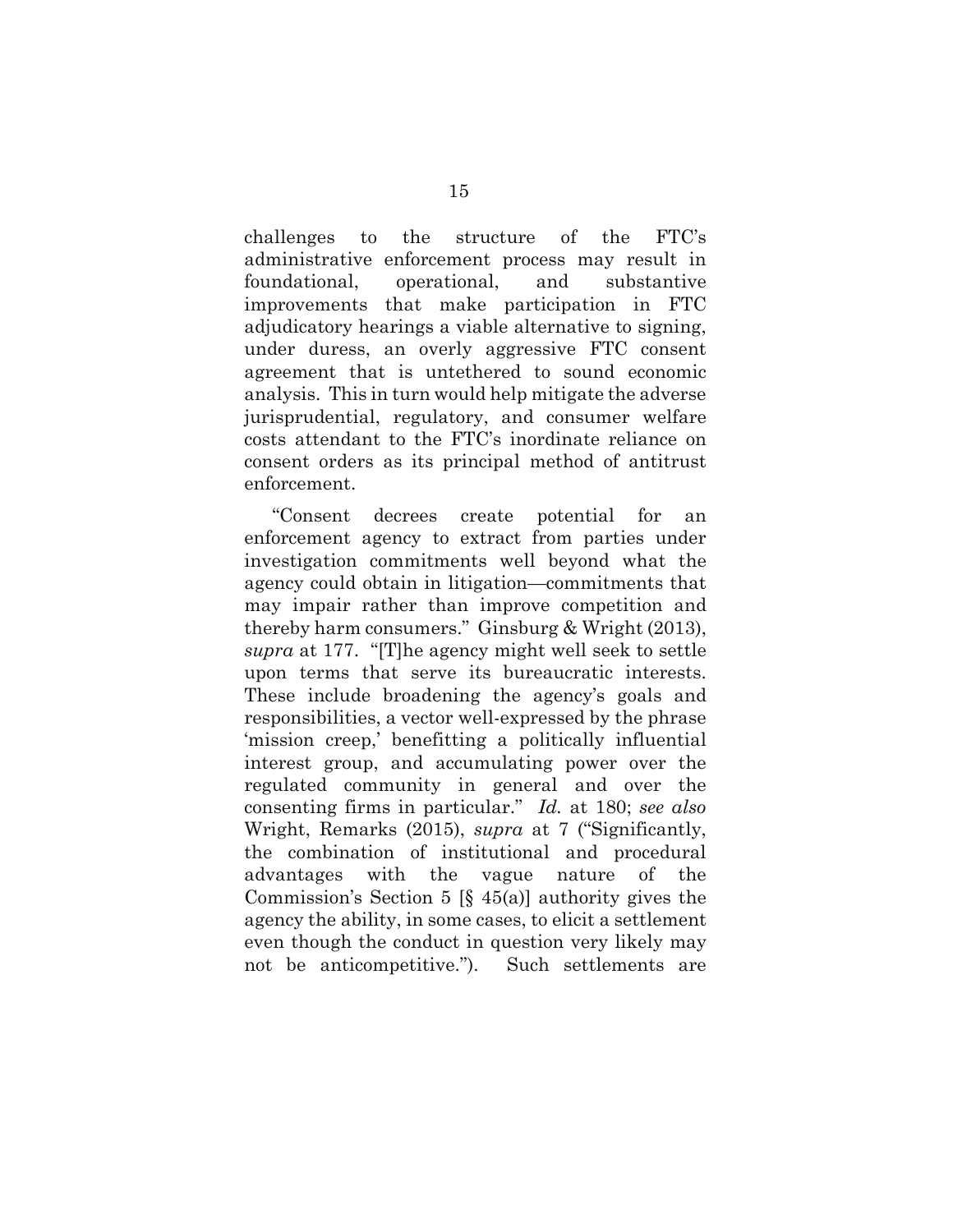"directly counter to the goals of antitrust law" and are "abuses' of power." Ginsburg & Wright (2013), *supra* at 178. "Another consequence of an agency bringing cases primarily with an eye to settlement is to change the agency's case selection criteria. In addition and to some extent in lieu of the criteria that would otherwise make a case attractive, such as the benefit to consumers from terminating an anticompetitive business practice, the probability and ease with which the case will settle become part of the mix." *Id.* at 181.

Former FTC Commissioner Wright and Judge Ginsburg long have criticized the FTC's (and the Justice Department's) "overreliance on consent decrees in antitrust cases." Wright & Ginsburg (2018), *supra* at 248. They argue that "[i]n order most effectively to pursue the policy goal of maximizing consumer welfare, agencies [such as the FTC] must strike a balance between litigation and settlement." *Id.* Wright and Ginsburg explain that "[t]he costs of consent decrees come in five main forms":

> First, consent decrees tend to stunt the development of the law. Second, resolving antitrust cases through consent decrees may exclude agency economists whose economic analysis could improve case outcomes. Third, too great a focus upon remedial conditions as opposed to the underlying harms to consumers caused by the challenged conduct may lead agencies to extract inappropriate settlement terms. Fourth, the reduced transparency and predictability inherent in consent decrees relative to litigation creates uncertainty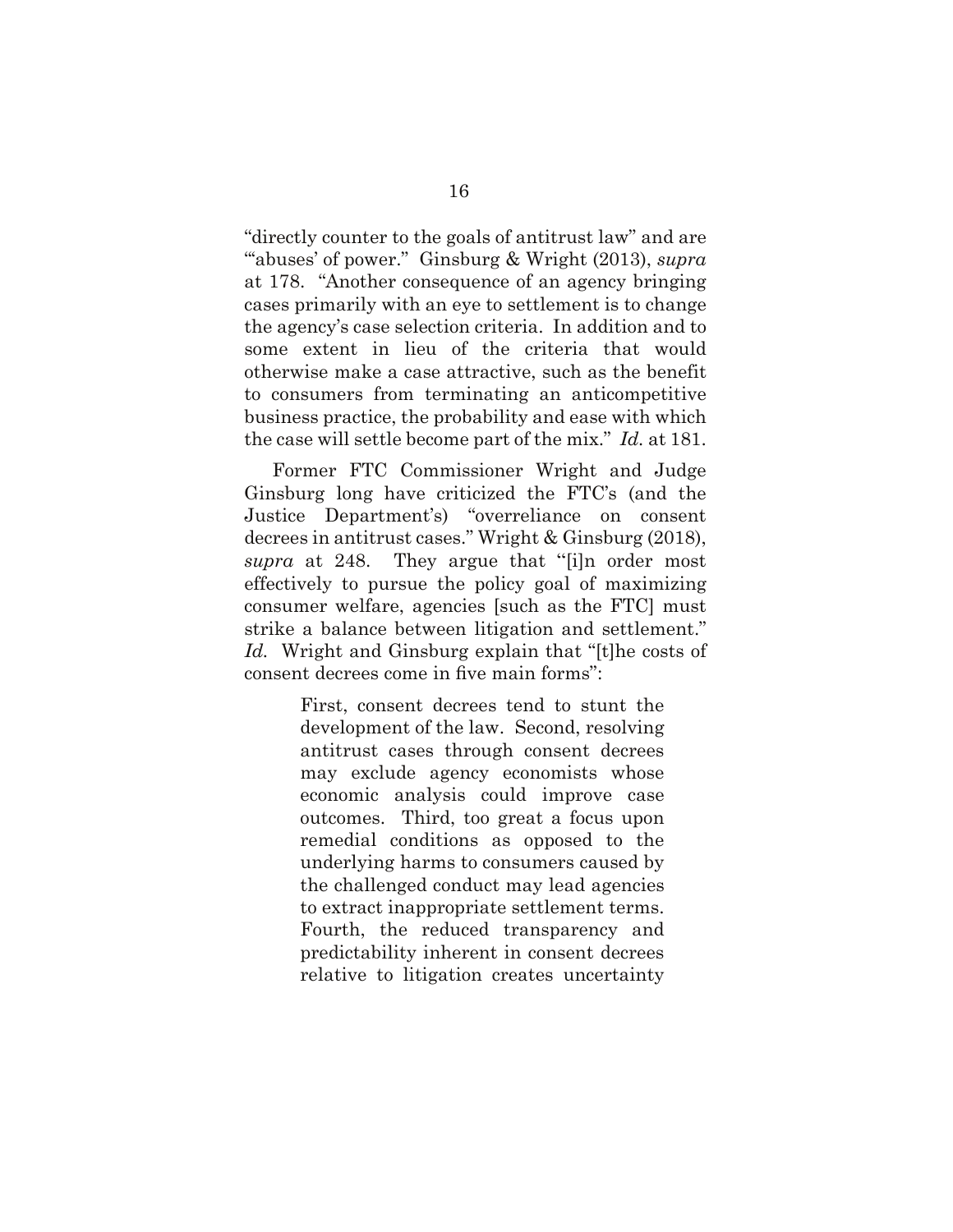for third parties. Finally, departures from the objective of protecting consumer welfare in consent decrees may signal to other competition authorities that pursuing noncompetition policy goals is appropriate.

#### *Id.* at 248-49.

 The FTC claims, for example, that its Bureau of Economics "helps the FTC evaluate the economic impact of its actions by providing economic analysis for competition and consumer protection investigation."[7](#page-21-2) Yet, the FTC enforcement staff's imposition (with the Commissioners' blessing) of freewheeling consent decrees that regulate alleged antitrust violators with an axe rather than a scalpel, and thus fail to reflect the agency's finely tuned economic expertise, is contrary to the Commission's congressionally delegated mission. This is especially the case where a consent decree imposes "interventions that are not relevant to enhancing competition, or that may even tend to frustrate it, notwithstanding their appearance of aiding consumers." Ginsburg & Wright (2013), *supra* at 181; *see also* Joshua D. Wright & Angela M. Diveley, *Do expert agencies outperform generalist judges? Some preliminary evidence from the Federal Trade Commission*, J. of Antitrust Enf't 1, 22 (2012) ("Inability of an agency to translate its expertise into high-quality decision-making renders it at best ineffective and at worst costly to society, and

<span id="page-21-2"></span><span id="page-21-1"></span><span id="page-21-0"></span><sup>7</sup> *See* FTC, About the Bureau of Economics, https://www.ftc.gov/about-ftc/bureaus-offices/bureau-economics (last visited May 12, 2022).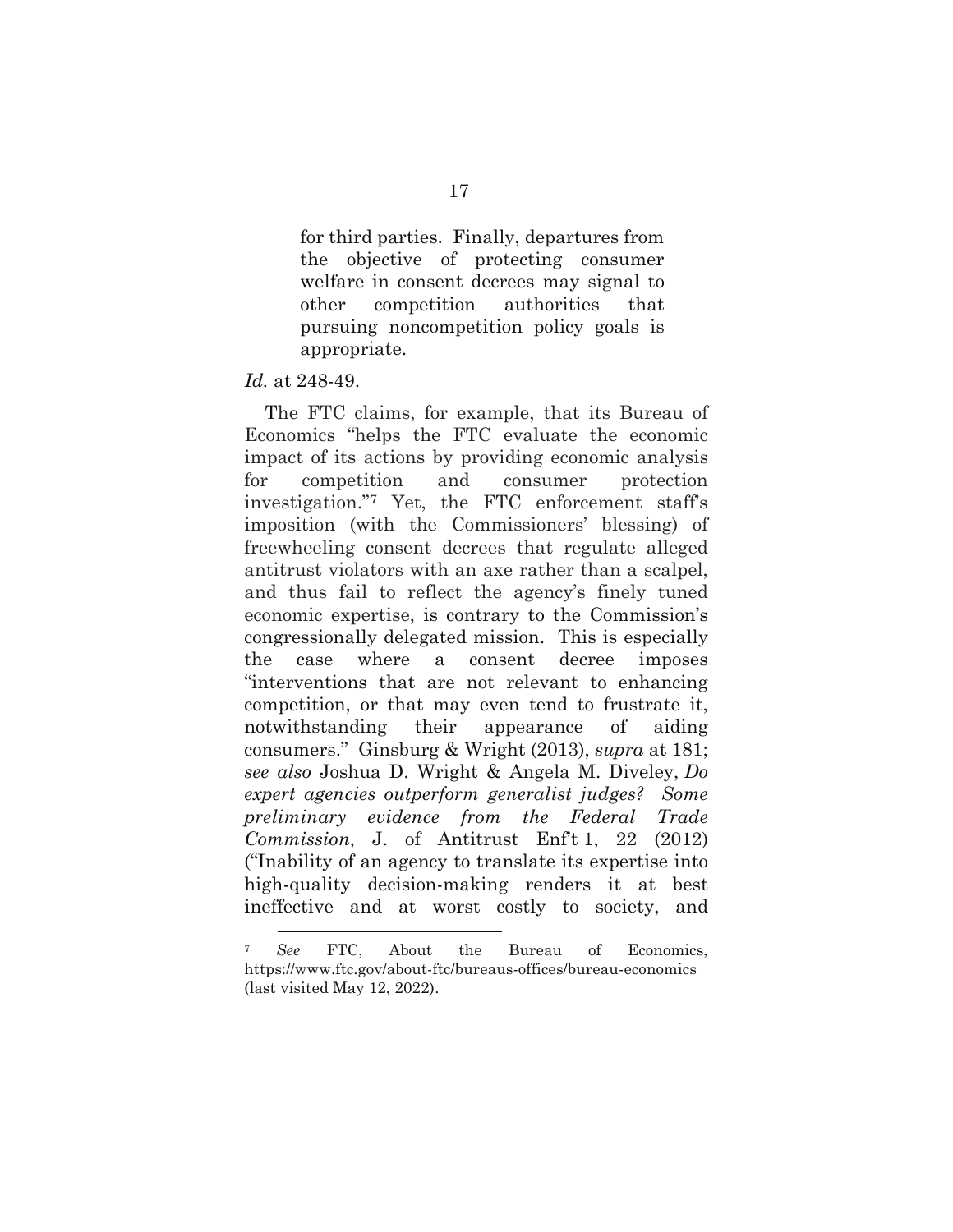institutional design has the potential to hinder the flow of information from an agency's staff to its decision-makers.").

<span id="page-22-0"></span> "The effect of increased settlement upon the development—and the potential distortion—of competition law presents the greatest concern." Wright & Ginsburg (2018), *supra* at 249. "An agencywide culture of consent results in less litigation of important issues that would stimulate the healthy development of antitrust jurisprudence." *Id*. More specifically, "[t]he litigation process affords many benefits to the development of antitrust law that are not attainable through settlements alone. One such benefit is the ability of courts to create substantive legal rules that provide the parties with some degree of certainty about the boundaries of lawful business conduct." *Id.* at 250. Judicial decisions about unlawful conduct also inure to the benefit of non-party firms since "[t]he lesser transparency of settlements adds uncertainty to business decision making for companies that are not parties to prior consent decrees. This, in turn, can chill procompetitive behavior or mistakenly allow anticompetitive practices to continue." *Id.* at 254.

Although "[t]here are several benefits associated with settling antitrust cases through consent decrees" (e.g., convenience, efficiency, and remedial precision), these consent order benefits must be weighed against their jurisprudential and other significant costs "when determining the appropriate balance between litigation and settlement." *Id.* at 255.

The FTC's consent order culture perpetuates the deleterious effects of the current, pronounced,